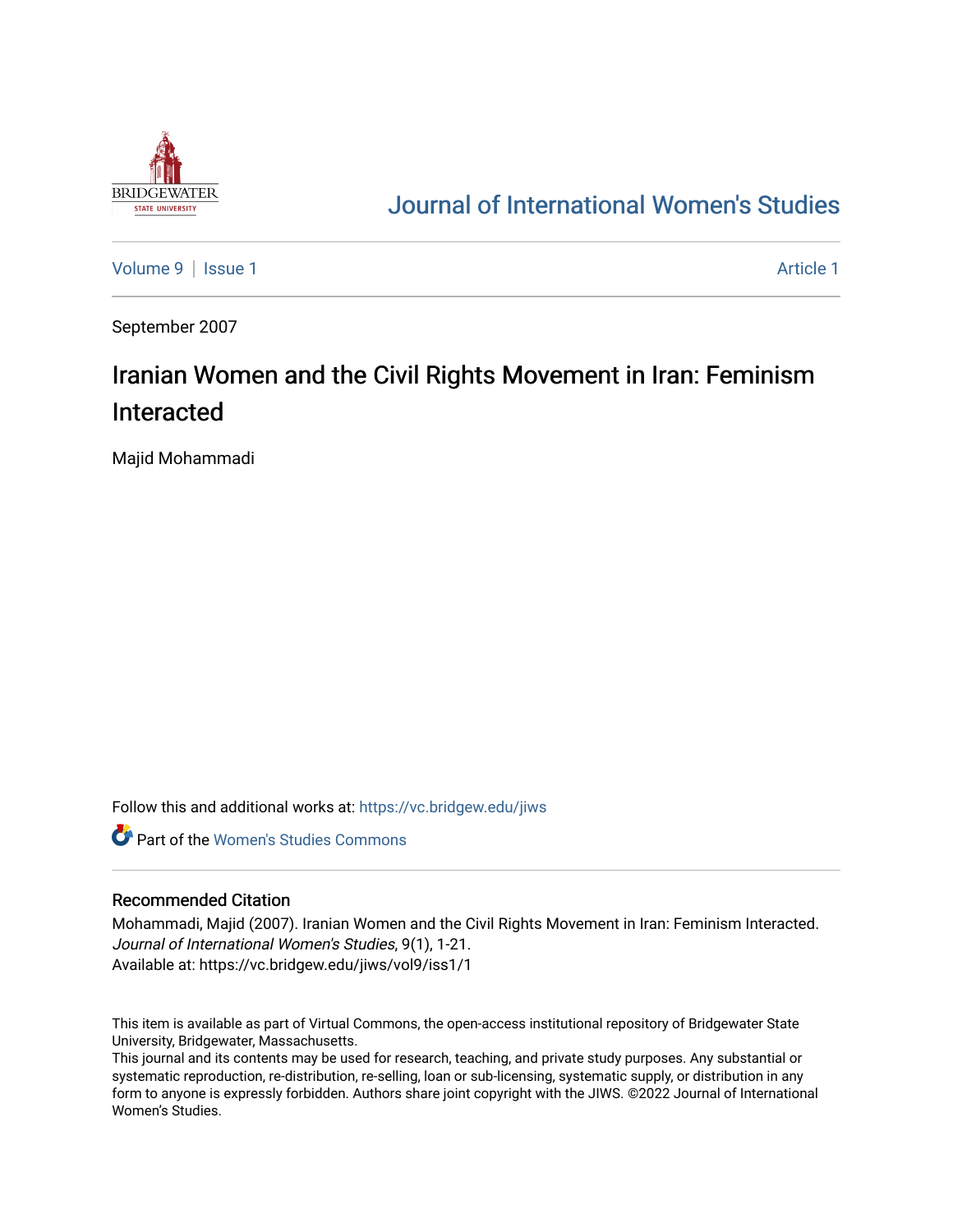## **Iranian Women and the Civil Rights Movement in Iran: Feminism Interacted**

By Majid Mohammadi $<sup>1</sup>$ </sup>

#### **Abstract**

After presenting a compendium of the structural and ideological gender inequalities in the Iranian society, mostly in post-revolutionary era, this article provides basic information and analysis about Iranian feminists in the civil rights movement framework. It also reviews the relationship between Iranian feminism on the one hand and democratization process and demand for vindication of civil rights of all Iranian citizens as the main issues of this movement on the other. This review will be done in three parts: the essence of Iranian feminism in post-revolutionary Iran including a sustained critique of Iranian feminism, the interactions of women activists and other activists in this movement, and the impact of Iranian feminism on the Iranian civil rights movement and vice versa.

*Keywords:* Iranian feminism, shari`ah, reform movement, civil rights

#### **Introduction**

 $\overline{a}$ 

Women have been one of the most important social groups in Iranian civil rights movement between 1996 and 2000. Iranian female university students, intellectuals, journalists and political activists have raised the standards of political activism in Iran. Iranian feminists, religious or non-religious, are the noticeable part of these groups of women who formed a substantial portion of the participants within this movement along with male university students, journalists, intellectuals and political activists.

 I consider four areas of change to understand the influence of Iranian feminism on the civil rights movement. These are the roots of indigenised ideologies, the sources of the non-violence strategy of the movement, the origins and goals of the civil rights movement, and the reasons of success and failure stories of Iranian feminism in getting its fair share of power in what reformers achieved in Iranian politics during the reform movement.

I will focus on the participation of women in overlapping social movements, i.e. civil rights and women's movements in Iran to fight against traditional and religious sexism found in the lives of women who are subject to some forms of discrimination, abuse, oppression, or exploitation. I will analyze various aspects of Iranian women's participation in intellectual endeavors, social movements, collective action, and protest acts. This article is to answer five questions: is there really a women"s movement? What is common among women"s movement activists as perceived by Iranian feminists? How do feminist activists define the civil rights movement? What did women demand in this movement? And what are the achievements of women activists in the framework of the

 $<sup>1</sup>$  Majid Mohammadi is a research fellow at PIIRS, Princeton Uinversity. He has been granted dozens of</sup> research funds and is the author of several books, including *Judicial Reform in 20th Century Iran* (2007), *Political Reforms Quandary in Iran Today (2000),* and *An Introduction to Sociology and Economics of Culture in Iran Today (1998)*.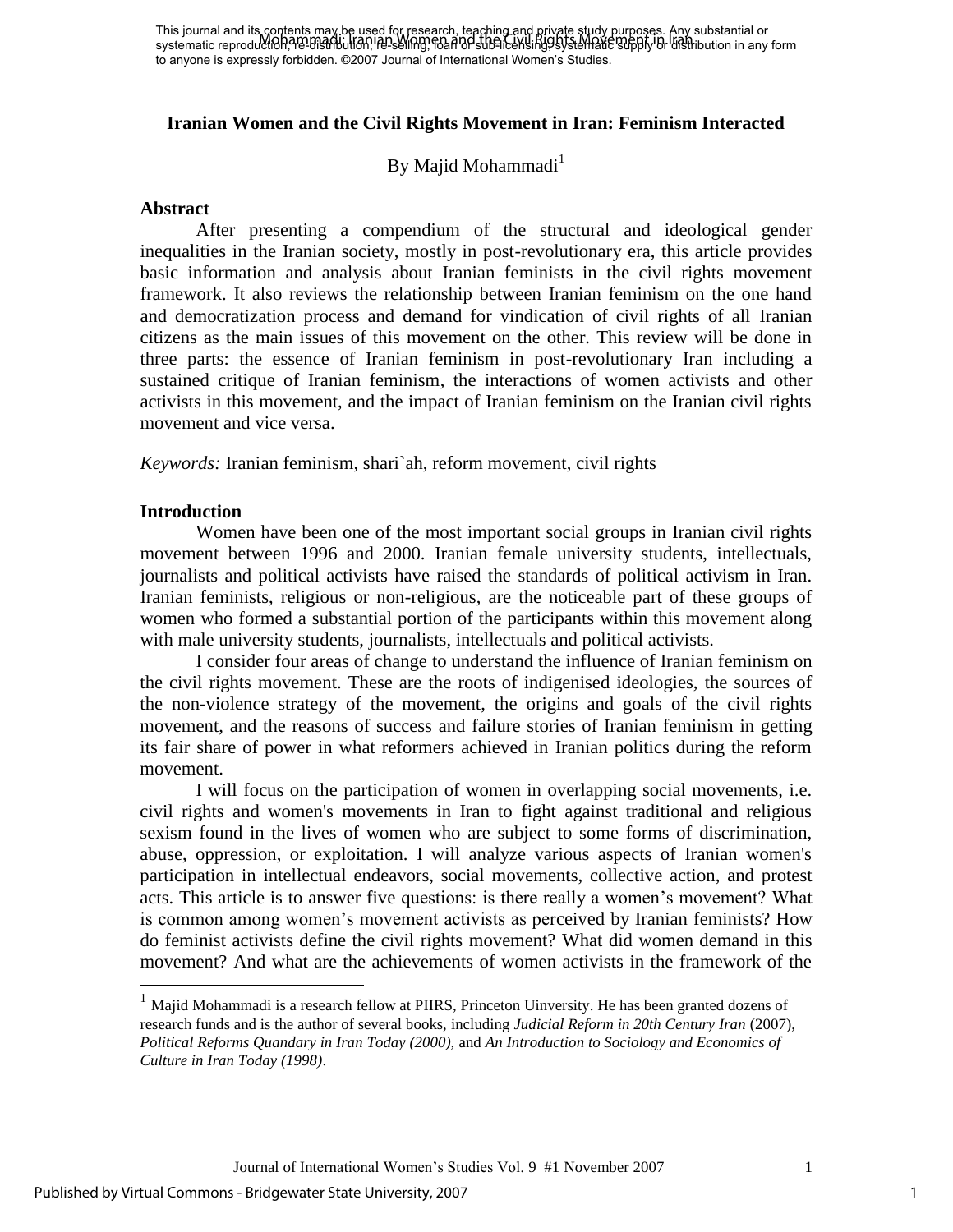civil rights movement? The main idea is to show that the feminist movement has been growing up alongside the civil rights movement.

### **Historical and Social Background**

The Iranian women have traditionally been deprived of many of their basic rights and have suffered from both male centered ideologies and male dominance that treat women as irrational, child-like and immature, and from widespread discriminatory policies that affect their lives from birth to death. Women"s fight for their civil, constitutional and human rights have been in the core of women"s movement in Iran for about a century, from the early twentieth century<sup>1</sup> to the beginning of twenty first century<sup>2</sup>. During the Islamic Revolution of 1979, Iranian women participated in massive numbers in street demonstrations and expedited the victory of the Revolution but there were not gender differences and gender expectations in the participation and expectations of women during this great massive social event.

The Islamic revolutionary utopia, shaped and presented in the 1970s, was not ideologically, strategically, and tactically gendered; gender issues were hidden under the guise of Islamic ideology that was the framework of next regime and no one was talking about it beforehand. There was a mass society and a few male revolutionary leaders. Iranian women were not organized as a gender group and their goals were not different from others. Their participation gave them greater influence and power to the extent that religious leaders were persuaded to legitimize limited female participation in social and political processes in post-revolutionary Iran. This participation was limited to loyalists to the high-ranking clerics.

Despite women's massive political participation, women's lot became much worse since the establishment of the Islamic Republic in 1979. The changes in state politics, ideology of the state, party politics, socio-economic status of social groups, value systems, and asset distribution did not work for women. By resort to Islamic *shari`ah* and the Iranian traditions, the government of the Islamic Republic of Iran successfully implemented a policy of unequal treatment of Iranian women under the law. From 1976 to 1986, women's employment decreased from 11.1 percent to 6.8 percent. Most of the women in public service sector were fired because of their appearance and femaleness. The legal age of marriage for women dropped from sixteen to nine (puberty age according to Islamic law) $\frac{3}{3}$  and the rate of female representation in parliament dropped from seven to 1.5 percent<sup>4</sup>. The period did witness one somewhat positive trend: female primary school enrollment went up to about 50 percent of the enrollees<sup>5</sup>, but the quality of the education dropped under the new educational system. Women's representation in books went down dramatically and when women were portrayed in textbooks, it was only in roles of a homemaker or a teacher<sup>6</sup>. At the university level, women's enrollment also increased, but women were limited in fields they were allowed to study; women were excluded from 69 different fields of studies<sup>7</sup>, mostly in agricultural and engineering majors. Education of Iranian women overseas was conditioned to their marriages while women could and still can get the passport with the permission of their fathers, if not married, and husbands.

Confronting the authoritarian and totalitarian readings of Islam, women could not improve their legal situation. In the first decade after the Revolution, women had no organization to represent their causes and goals. Islamic ideology that was used as an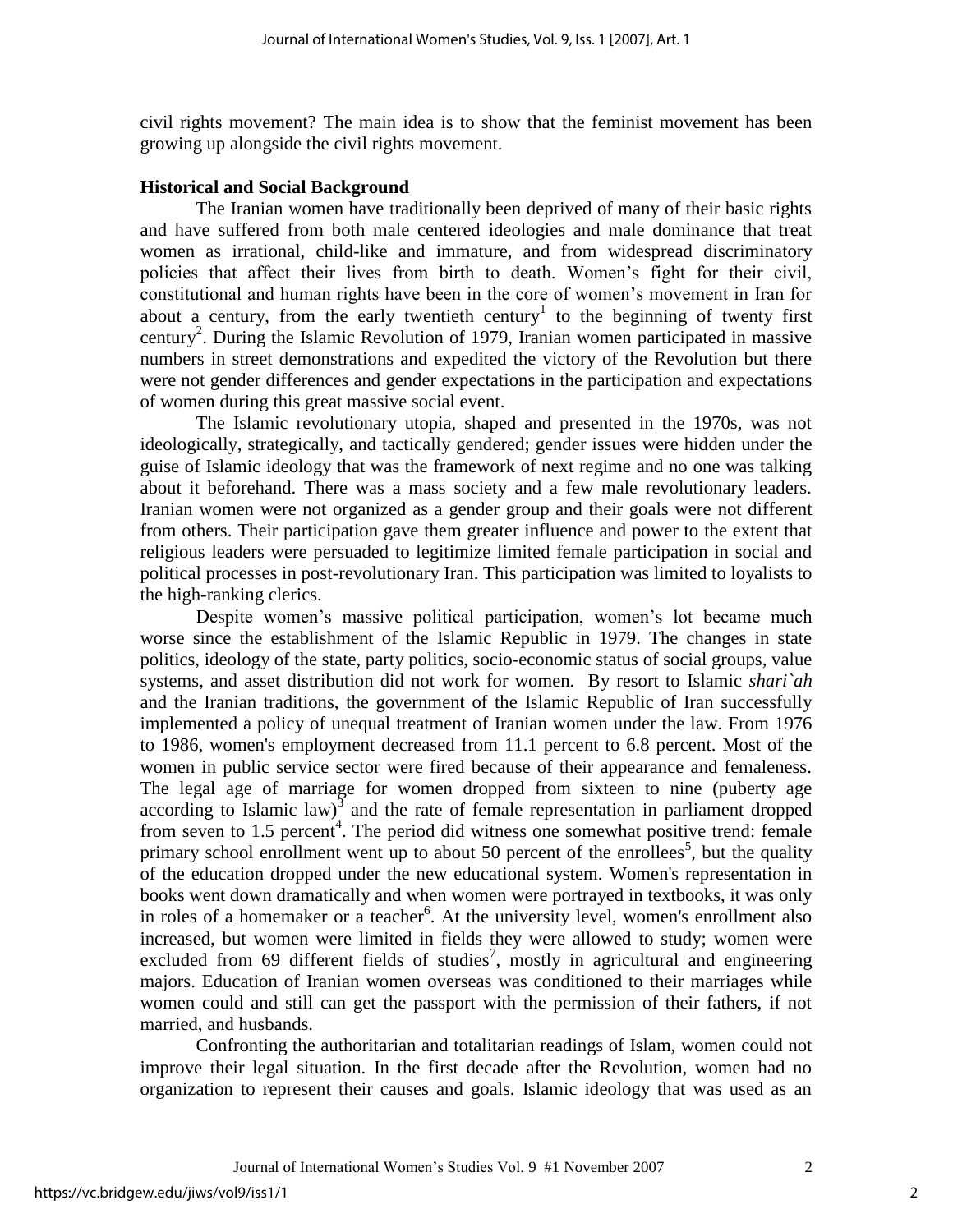instrument to delegitimize monarchy was used by ruling clerics to execute *shari`ah* (Islamic canonical law) and revived the authoritarian system, this time, in an Islamic guise. Islamic *shari`ah* that was founded in pristine Islam, shaped by *`ulema* during the golden ages of Islamic civilization, and rigidified during the ages of civilizational decline, became the core of clerics" political agenda as the framework of Islamic revivalism. The execution of Islamic *shari'ah* was totally absent in the Islamic insurgents' statements before the victory of the Islamic revolution.

Even gender-sensitive Islamist women activists who attempted to present a different reading of Islam as a world-view and spiritual realm and Islamic laws as changeable through time could not change the direction of institutionalization of gender inequality<sup>8</sup>. The efforts of gender-sensitive Islamist women have been successful in changing the legal culture entwined with what activist women in different political factions have been fighting against. Iran"s clerical and Islamist rulers have always been preoccupied with setting limits on the rights and roles of women and have not neglected any measure and initiative to impose gender discrimination under the rubric of executing shari'ah or Islamic law<sup>9</sup>.

The Iranian revolutionary leaders did not want to change the traditional male dominated society; even they did not claimed to. Since the Islamic Revolution, girls from early childhood are discouraged or prevented from venturing into fields and activities that are deemed 'masculine', be it in sport, artwork, recreation or education. The policy of enforced *hejāb* (veil) and sexual segregation is used to limit women's access to the state's scarce education and recreation facilities and cultural compounds and to institutionalize their confinement to the limited career and life opportunities available to them. By setting standards of modest dress for women, the Islamic state places its imprimatur on the principle that women are responsible for the moral behavior of men. Spatial segregation is the logical next step to keep moral order.

The same policy follows them into adulthood and facilitates the objective of turning them into second-order citizens of the society. Women who do not believe in the dominant ideology of the state are in a doubled second- order citizenship, something very similar to the status of black female in the United States. The plethora of discriminatory laws against women has created favorable conditions and a suitable environment for widespread abuses and atrocities practiced against women. Women have no effective recourse to the law in case they are abused, beaten or raped.<sup>10</sup> Women are denied many basic opportunities and access to many positions in the religious, economic, political, cultural, judicial, and military arenas.

Women have always been looked at as second-tier members of the society and constituents, and rarely appreciated in the prevalent political and social structure in contemporary Iran. This means that women are subject to many restrictions. These restrictions were enacted more sharply since the victory of the Islamic Revolution of 1979. In this period, women"s rights violation does not only occur in the private sphere of family life but also occurs in public more harshly. Some examples are as follows:

- The inability of women to work, divorce<sup>11</sup> or travel<sup>12</sup> or leave the house without the permission of their husbands or fathers or brothers;
- Denial of the right to obtain custody of their children from certain ages if divorced;
- Lowering the age of consent for marriage to 9 immediately after the revolution, and increase to 13 years old after two decades of women's struggles;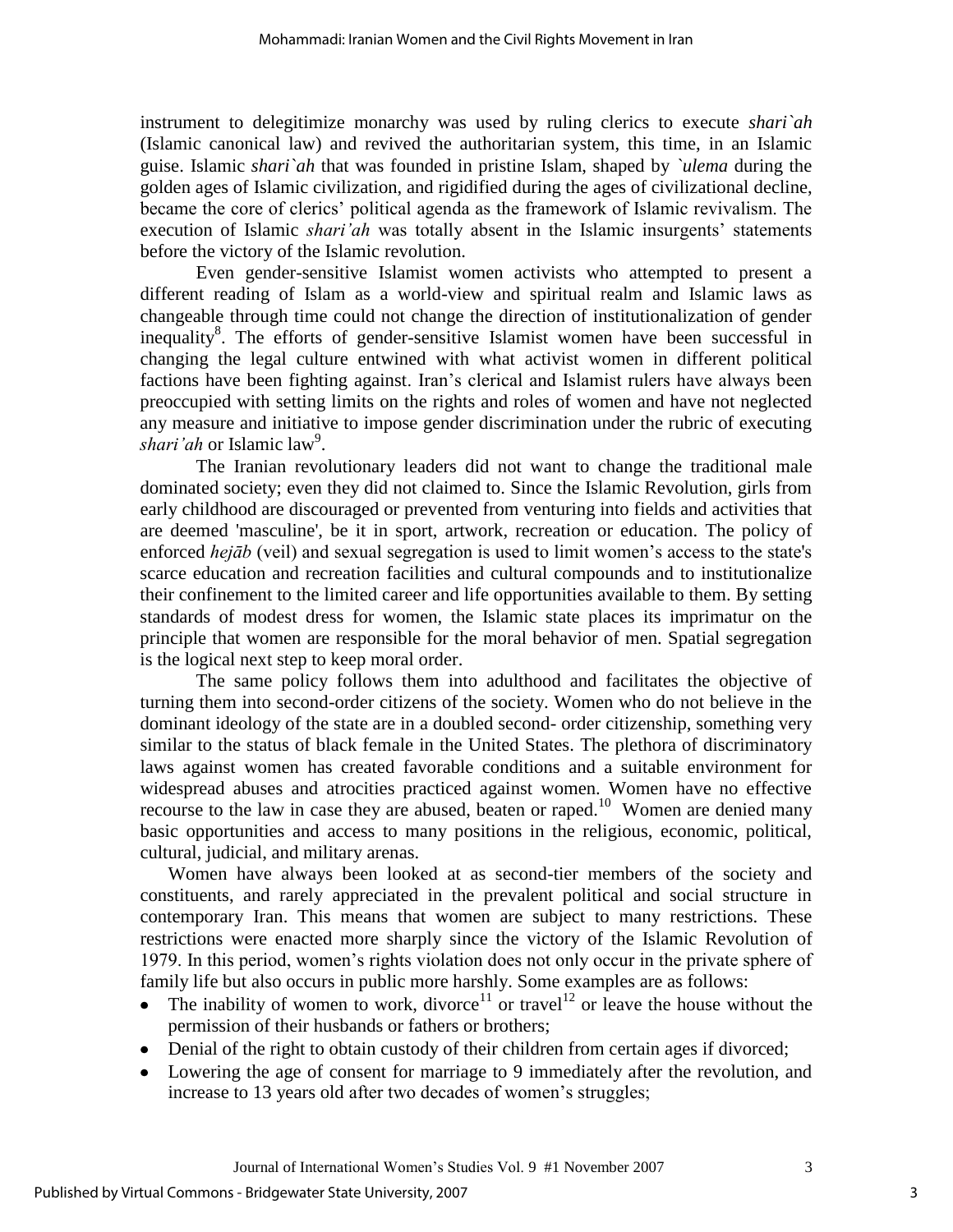- Banning abortion except in some emergency situations;
- Segregation of the sexes and gender apartheid stretched to every aspect of public life and separation of all services for men and women such as public buses, sport activities, educational institutions, and even some hospitals, health care and other medical $^{13}$  facilities:
- A very strict and restrictive set of dress codes including enforcement of obligatory veiling (*hejāb*) and requiring all women to wear dark and concealing uniforms;
- Banning female singers' voices to be broadcast from the radio and television and distributed through CDs and audiocassettes;
- Forbidding women employed by the armed forces from receiving military ranks and reducing their employment status to that of office employees $^{14}$ ;
- Considering young girls of nine years of age (not boys) of criminal responsibility (Article 49, Islamic Punishment Law and Amendment 1 of Article 1210, Iranian Civil Law);
- Present laws give men the right to divorce a woman without her consent. But a woman can seek divorce only if her husband is a drug addict or impotent, which is almost always impossible for her to prove;
- Banning women from participating in the high ranking judiciary and administrative officials<sup>15</sup>; and above all
- Equating the public role of women with corrupted morality and lack of chastity

In the framework of Iranian civil law, that was mostly in accordance with *shari'ah* after the Constitutional Revolution of 1906, sustained and invigorated after the Islamic Revolution of 1979, women were not legally equal to men. Therefore, although the social situation of men and women in general improved after the Revolution, their legal situation abated and this was worse for women. base of the increasing political schism in post-revolutionary Iranian society and the rise of the feminist movement in the 1990"s.

### **Iranian Feminism**

Iranian women have been continuously experiencing systematic disadvantages, structural inequalities and institutionalized injustice in their male-dominated society for more than two millennia, forms of injustice and exclusivism that constrain their opportunities and life prospects. These structural inequalities have their roots in essentialist philosophy and theology, despotism, authoritarian political culture, tribal and patriarchal social system, a special mode of (Asian) agricultural production based on hard work of digging aquaducts in underground irrigation system (*qanat*) by primitive tools<sup>16</sup> and Islamic *shari'ah.* These factors have interwoven together. It has not been merely individuals" sexist or androcentric motivations, prejudices, beliefs or attitudes that have caused lot of troubles for women. Besides, there have been the institutional and societal forms of sexism and androcentrism that have exerted the most powerful effects on women and men"s lives in Iranian society.

The institutional and societal forms of sexism and androcentrism in traditional perspective on women are mostly based on essentialism and less on biologism. Human knowledge in Iranian perspective is mostly based on philosophical insights – revised eclectic Greek philosophy - rather than scientific approach. In this viewpoint, "the evident differences between men and women are due to different external and internal,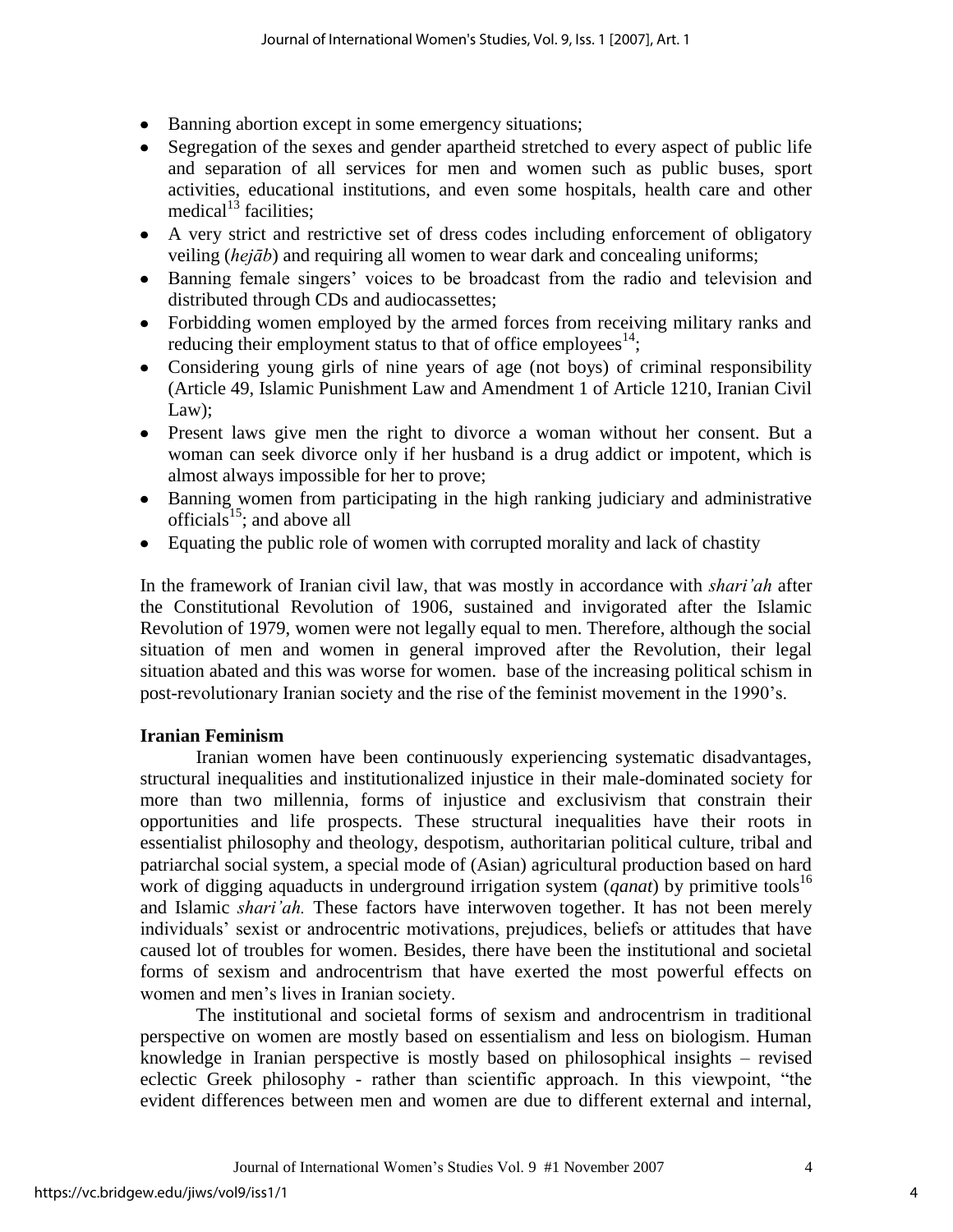physical and spiritual, creational, habitual and sentimental aspects [of femininity and masculinity]".<sup>17</sup> The essentialist and biologist view see men as "tough, powerful, strong, not easily hurt or damaged, firm, stubborn, resolute, unyielding, and having rational mentality and sentiment proportionate to it, and women as fragile, delicate, easily damaged, and having harsh feeling and powerful sentiment and rationality proportionate to it, as opposed to men."<sup>18</sup> Based on this view, "this difference has been proven in physiology."<sup>19</sup> Biologism and essentialism in the Islamicized versions are strengthened by resort to the divine creation: "If you think about these characteristics that God has inscribed in men and women and what is expected in creation of world, you will see that a woman has a broad capacity to bear child, deliver, feed and breed the baby."<sup>20</sup>

 When the Iranian women"s rights were more violated and their bodies were more problematized after the Revolution by resort to these kinds of essentialism and biologism and consequently by execution of every article of *shari'ah*, especially after the beginning of war between Iran and Iraq (1980-88), female activism began to fight against that trend. The social structure of Iranian society in post-revolutionary era was not totally ready for execution of a legal system that belonged to a tribal society thirteen centuries ago. Iranian women"s political participation, Islamic populism and some social justice policies pursued and executed by the revolutionary governments immediately after the Islamic Revolution helped women to make their case.

Iranian feminism came out of secular and religious resistance against clerical authoritarian and later sultanistc regime when it ran out of mobilization power; then new circles of religious intellectuals who had new reading of Islam came to the scene and presented less discriminatory interpretation of Islamic tradition. Iranian feminists, religious or secular, mostly come from academia and intellectual circles. In this situation, gender and feminist studies were elevated to an academic and scholar level and journals and books on women"s issues flourished. Iranian feminist scholars have concentrated on "woman" as a social category and have understood it as a powerless, disadvantaged and controlled phenomenon defined by men. In a global age, the growth of feminist political movement in other nation-states and the presence of Iranian women NGOs in UN conferences on women have given Iranian feminist concerns an increasingly global perspective,<sup>21</sup> and rarely global leverage and presence. Issues such as women's human rights and equality and their expected advantages from economic development have raised questions about how institutionalized discriminations and disadvantages should be understood.

 Iranian feminists represent the accumulated grievances and unfulfilled demands of Iranian women. Iranian women in the household framework have been powerless to change their condition in life. They are mostly a silent majority. Most Iranian women incarcerated in the walls of their houses accepting their lot in life without visible question; they have no choice. The plight of women's movement is the plight of a select group of college-educated, middle and upper class, mostly married and employed women with the background of Shi'ite religious belief. Nevertheless, women's movement in Iran did not begin by housewives whose very condition of being in modern world can create a sense of emptiness, non-existence, and nothingness. Their agenda was not the political concern of masses of men. The masses of women have been concerned about economic survival and ideological discriminations against women. Iranian feminist had to fight in four different fronts, i.e. family, community, civil society and polity. Gender hierarchy in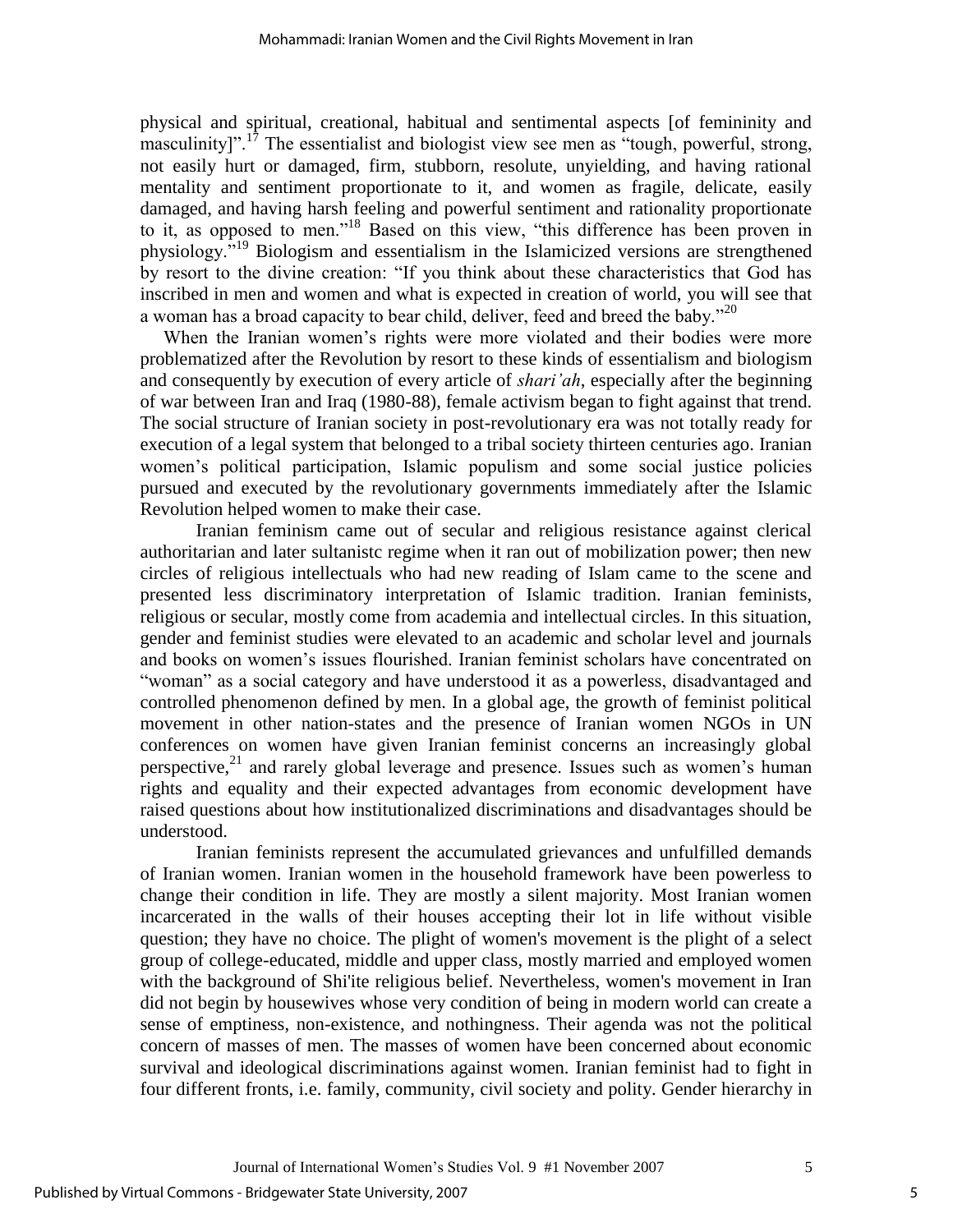Iran manifests itself in state institutions and communities different from the degree to which it shows up in the families or civil society institutions.

 Feminism for lots of Iranian activist women has been a liberating thought and ideology insofar as it could theoretically and ideologically open doors to other conceivable ways of representing oneself as something else other than identity engraved on individuals by formal ideology and redefining oneself in relation to sex. Feminism was expected to be an emancipatory ideology for some Iranian women who wanted to escape the harshness and discriminations of Islamic ideology. They have been campaigning against wearing obligatory veils, arranged marriage, spousal abuse, domestic violence, gender division of labor, greater rates of unemployment for women, selling Iranian young girls to rich Arab sheikhs by human dealers in the south of the country, female-circumcision rites in some provinces and judicial activism of hardliners relating prosecution of women. But it has not gone far enough to show that the traditional gender scheme falls short of the suitable way to adapt to the necessities of the transitional era of Iranian society. Iranian society have witnessed an ideal structure brought about by the religious revivalism, nationalism, Islamism and anti-imperialism that their definite performances of meaning were non-negotiably given constraints on Iranian life or the structures of the Iranian life-world. These ideologies are still the ideological background of Iranian feminism.

Iranian activist women have endeavored to find a way to contest and put an end to cultural phenomena such as the patriarchal state, covert rape culture, compulsory dressing, sexual segregation, men"s superiority in the family, and gender division of labor. They have tried to explain all such concepts and disadvantages by means of gender relations, and to express patterns of causation in gendered socialization and politicization. These ideas can be found in the writings and reports of women who have been working for journals and magazines like *Payām-e Hājar* (Hājar's Message), *Zanān* (Women) Monthly, *Farzāneh* (Learned) Journal and electronic newsletters such as *Bad Jens*   $(malicious, disreputable, bad heard)<sup>22</sup>, Zanān-e Iran-e Emrooz (Ianian Women)$ Today)<sup>23</sup>, Tribune-e Feministi-ye Zanān (Women's Feminist Tribune)<sup>24</sup> and Zanān-e Iran (Women in Iran)*<sup>25</sup>*. They have also used economic relations, power relations and relations of cathexis to argue that those categories and concepts are constructed by social practice arising within these structures. Iranian feminist use of gender category does not merely describe the life-world of Iranian society as a part of a research program, but it also inscribes it as a covering framework for transformation. When they denounce patriarchy, campaign against authoritarian religious and cultural regimes, and engage in dialogue with different groups, they have to present their view about the ideal world and the role of women in that realm.

 What makes Iranian feminism different from other feminisms in the region or Western countries are the dominance of a religious state and the Iranian women campaign against Islamic discriminations inflicted on women. Religious state in Iran has generated at least three new areas of discussion (or game in Ortner's view<sup>26</sup>) that have relevance for questions of gender and have given Iranian feminism special characteristics. One is the area or game of religious authority that we would call religious patriarchy in which the role of father, brother, husband and son are essentially moral; religious roles emerge via this game. Fathers, brothers, husbands and sons, in this game, not only are constructed as disciplined positions within a hierarchy, made responsible to the state as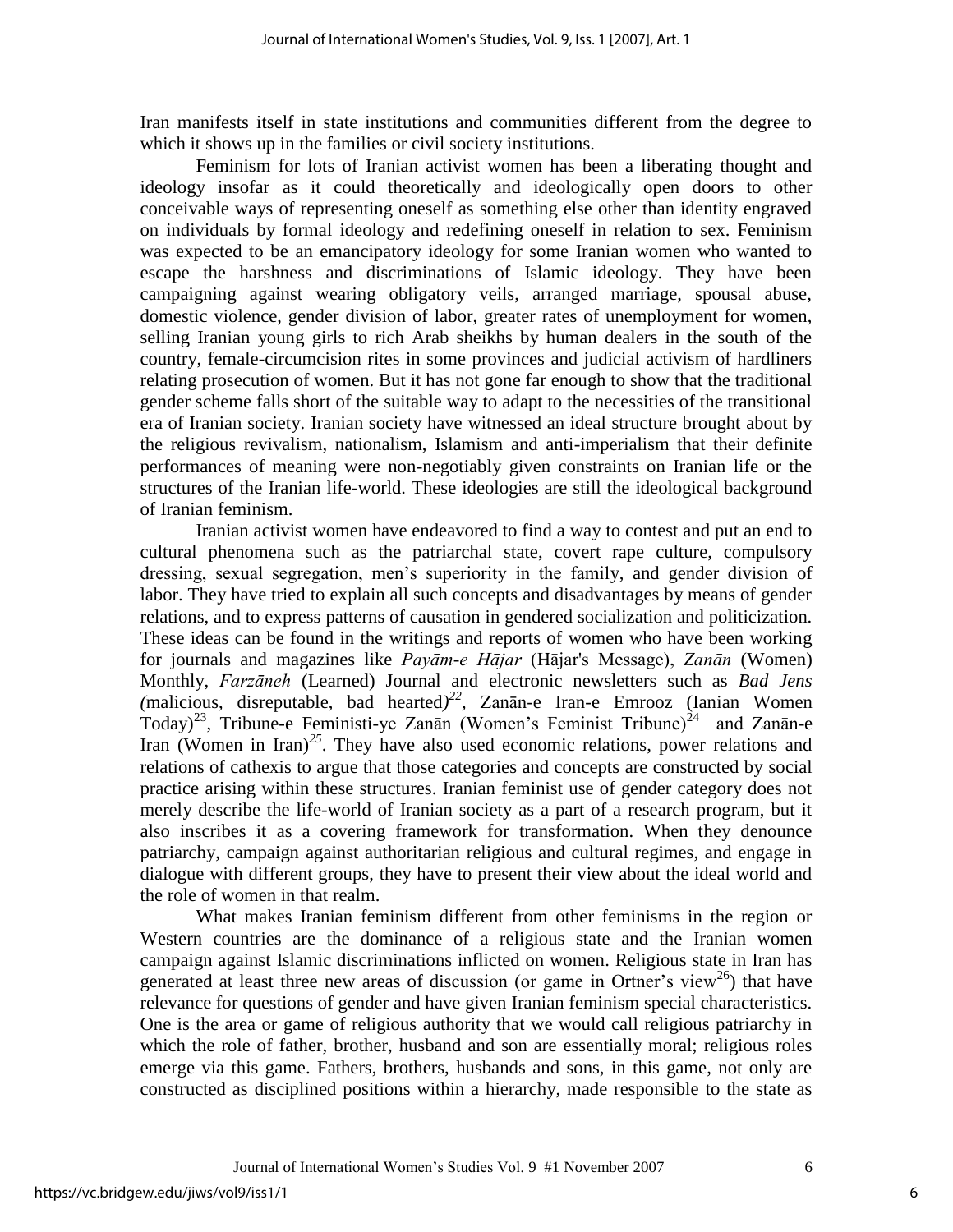"heads of household", but also are constructed as moral and religious positions made responsible to religious authority as "zealots". They are accorded tremendous power and authority over the subordinates within their household and communities, i.e. over their daughters, sisters, mothers, and wives and even religious sisters.

The second area or game is that of protection of female purity and virginity by religious state. One of the duties of government in the eyes of religious authoritarians is protection of women"s purity that should be reflected on the honor and status of their families, with the price of violation of their privacy and putting women in the prison of house. The state plays the role of the traditional father or brother in this respect. This special part of religious ideology is enforced by systematic and often quite severe control of women"s body, social and especially sexual behavior and their intimate relationships. The religious government enforces virginity of unmarried girls through the religious decree of "improvement of moral virtues and piety and the fight against all forms of vice"<sup>27</sup> and organizing a mobilized force - formal and informal - to execute the relevant regulations. It also enforces a very marked subordination of women by resort to *shari'ah*  as the justification.

 The third one is the new rite of passage for females, i.e. celebration of reaching to nine years old as a mark of adulthood and hence the necessity of veil and observing religious duty for them. Therefore, the mark of adulthood is transferred from rational maturity or marriage to a special age. This celebration is one of the crucial cultural events that are sponsored by the government, and the leader himself usually attends in these ceremonies.

Iranian feminism works across scientific borders and cuts cross the defined lines of traditional disciplinary configurations. It borrows, incorporates, deliberates, and transforms the methodological approaches as well as the concrete subjects and concerns of the disciplines to explain the foundations and consequences of these three new areas of oppression. Iranian feminist works are also attentive to factors such as ethnicity, class, religion<sup>28</sup>, ideology<sup>29</sup> and sexual orientation that configure the lives of different groups of men and women in four layers of societal institutions i.e. family, community, civil society and state. These works cross local, national, regional, and continental boundaries.

There are some fundamental ideas common in the Iranian feminist thoughts; most of the Iranian feminists consciously or unconsciously have these ideas in their mind, whether they speak about the foundations of their thoughts, consciously hide those thoughts in narratives and fictions or unconsciously use those ideas to make their cases. The first common thought is about universality of feminist movement. Gender categories, in their point of view, are universal and timeless and do not belong to Western societies. The only theoretical alternative, other than existing reading of Iranian-Islamic culture, which is presented to Iranian women by the generations of intellectuals, is the Western model. Having this idea in their mind, Iranian feminists have used ideas and categories that are used in women"s movement in other parts of the world, mainly Western societies. Authoritarians and conservatives have always named women"s agenda "imported", ignoring the roots of women"s demands and needs.

The second common idea is also descriptive but has had great normative ring. Iranian feminists believe that Iranian women are subordinated; they have always been subordinated in family. They are also subordinated in civil society, political society and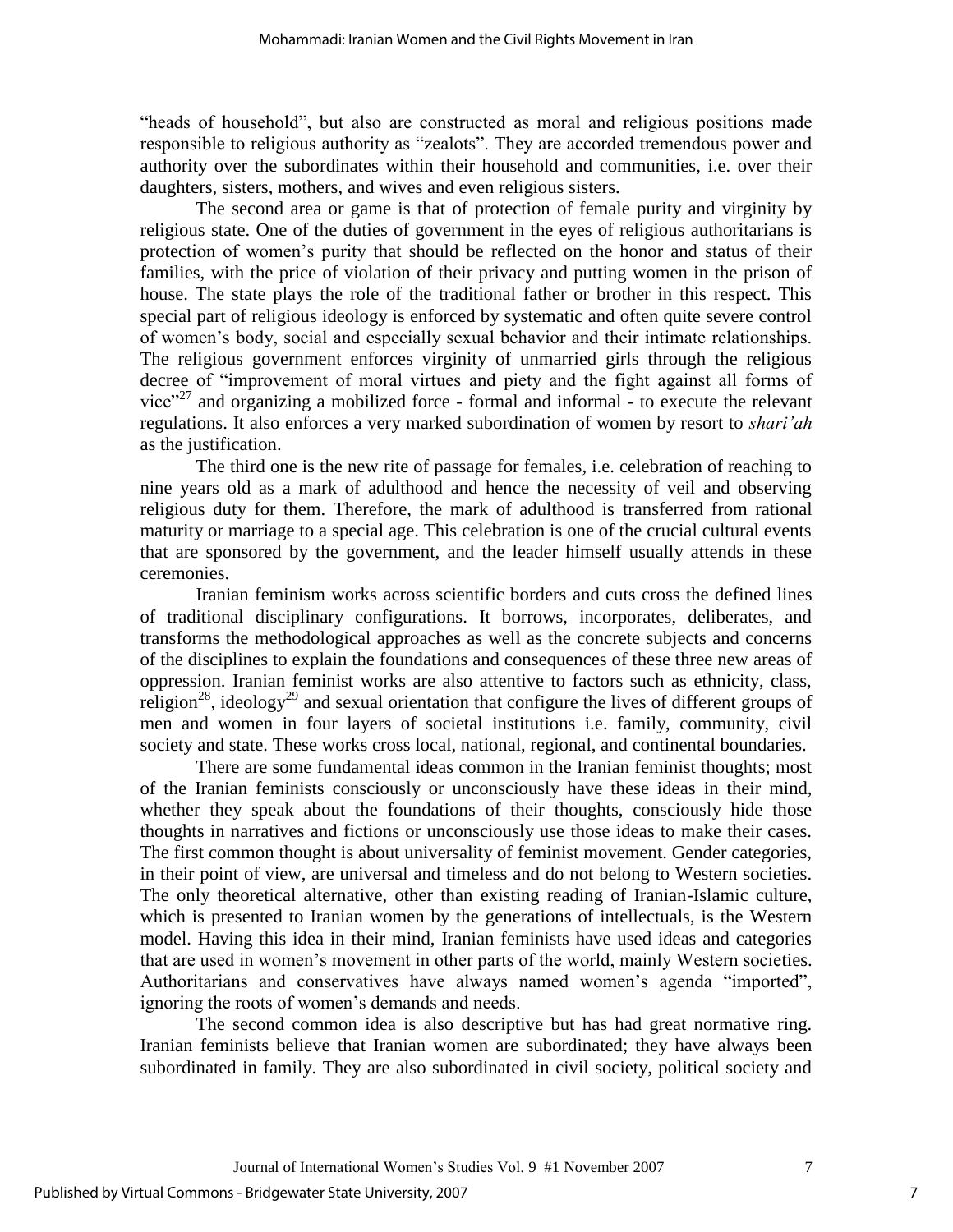polity, although some of the doors of governmental institutions are slightly opening to them.

The category "woman" (*zan*) is defined as opposed to "man" (*mard*). This opposition is the third common idea among the Iranian feminists. Accepting this opposition as contradiction, it will be believed that every demand and need of women is configured as opposed to men"s needs and demand. The gender game is supposed to be a zero-sum game.

Iranian feminism makes these assumptions: 1) Women can be talked about as merely women; 2) Women are oppressed as women. Men come to be superior to women; 3) Women"s situation can be contrasted to men"s; 4) Women/men relations can be compared to oppressor/oppressed relations. Iranian feminists share these assumptions. Therefore, this is the fifth shared idea: gender can be isolated from other elements of identity that bear on one's social, economic, and political positions like ethnicity or class.

The sixth shared idea is related to what women are supposed to fight for. Iranian feminists mostly believe that a) every woman ought to want to eliminate those kinds of structural inequalities and discriminations against women because treating women as "others", or "objects", rather than selves or citizens or even subjects adversely, affects all women; b) the social context of mothering, i.e. economic dependence of mothers to husbands, must be changed.

Iranian feminists, unlike Connell<sup>30</sup>, do not describe gender as a reductionist process linking divergent social fields to sexual reproduction. They think this description does not adequately account for all the modes of injustice Iranian women experience. They, like Smith<sup>31</sup>, think that biological ground traps gender in the ideology of procreation, construing women in terms of an essential maternal role mandated by culture and nature. A good version of the ideology of procreation and construing women in terms of an essential maternal role can be found in Mottahari"s books on women"s status in Islamic perspective.<sup>32</sup> These books and another book written by Ali Shari"ati, *Fātemeh is Fātemeh<sup>33</sup>* were the bibles of Islamists to mobilize women against the monarchy and the West while justifying the social and legal discrimination against women, because they justify those discriminations in a very nice ways. They use the terms "protection," "ascendance" and "eminence" for all of the spatial limitations, and "instrument of fighting" for veil instead of limitation and inflicting dress code, depriving women from some kinds of jobs and relationship with others, and violation of their rights. They also exalt doing housewives' works<sup>34</sup>, mothering and caring role of women to justify keeping them at home and male domination in Islamic texts.

Iranian feminists, following the ideas of Simone de Beauvoir, Betty Friedan and Shulamith Firestone<sup>35</sup> have described the conditions of women's liberation in terms that suggest the identification of woman with her body has been the source of their oppression and hence the source of their liberation lies in sundering that connection. In Iranian feminist point of view, different meanings are attached to having certain characteristics, in different places and at different times and by different individuals, and those differences affect enormously the kinds of lives Iranian women lead or experience. Women's oppression has been linked to the meanings assigned to having a woman's body by male oppressors.

The main goal of Iranian feminists is women"s liberation. They want to fight till a majority of men, as well as a majority of women, accept the absolute equality of the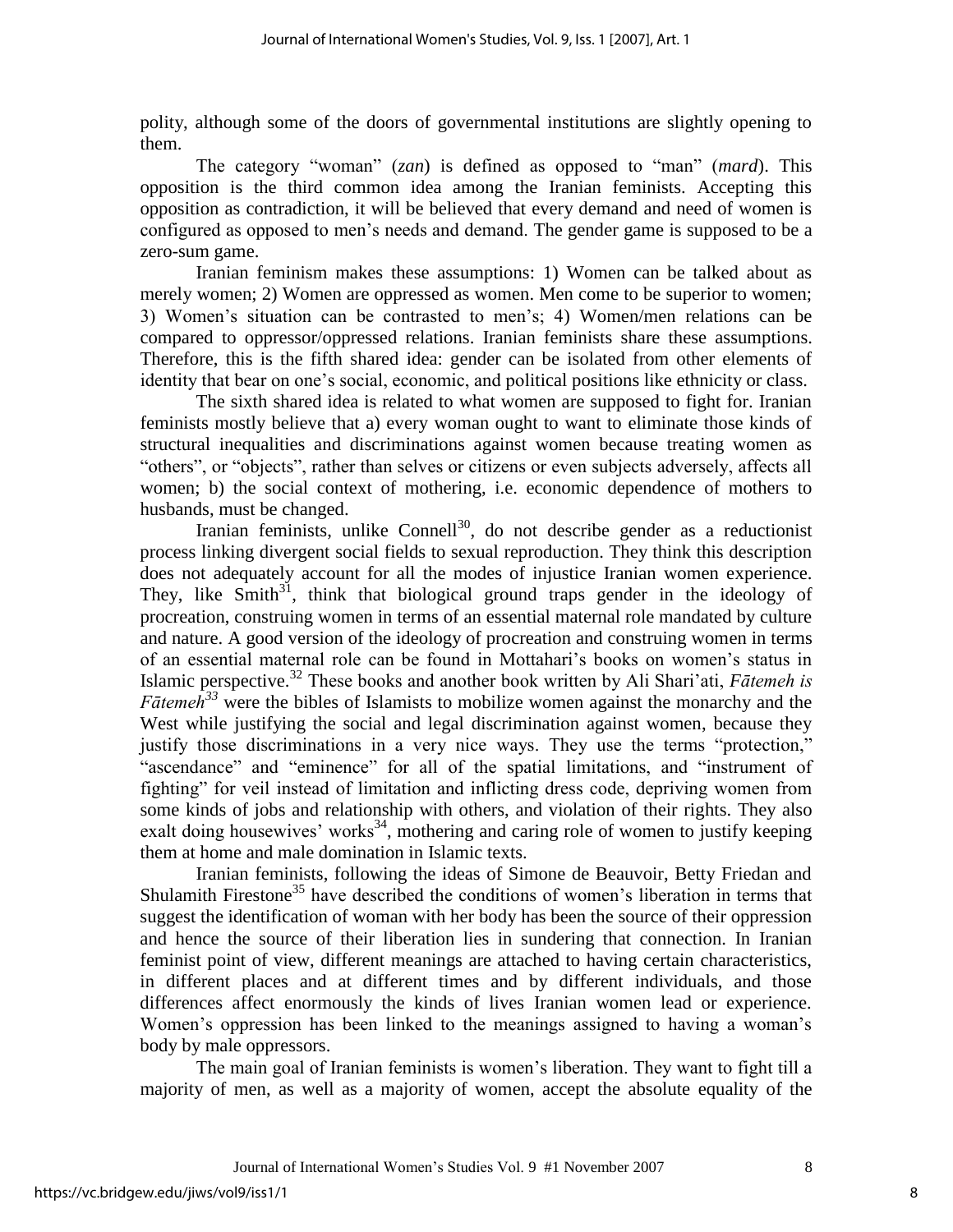sexes, accept sharing of childcare and all other forms of work, accept limitation of sexual behavior out of marriage for men and tolerate other forces other than males who are loyal to formal ideology of the state, as being plain common sense and the ordinary basis of civilized life. Rival schools of thought within Iranian feminism debate the universality of patriarchy, the usefulness of psychoanalysis, the role of religion in transitional periods, the impact of capitalism and the significance of men"s sexual violence.

| Active                    | <b>Female University</b>                                                             | <b>Intellectual</b>                                 | <b>White Collar</b>                                                                                       |
|---------------------------|--------------------------------------------------------------------------------------|-----------------------------------------------------|-----------------------------------------------------------------------------------------------------------|
| Groups                    | <b>Students</b>                                                                      | Women                                               | Women                                                                                                     |
| Analytical                | <b>Class</b>                                                                         | Political                                           | <b>Functionalism</b>                                                                                      |
| Frame-                    | Analysis/                                                                            | Pluralism                                           |                                                                                                           |
| Work(s)<br>Main<br>Agenda | <b>State Analysis</b><br>Systematic<br>Disadvantages<br>in Work Place<br>and Society | Sexism and<br>Androcentrism,<br>Civil Rights        | Social Rights                                                                                             |
| Gender                    | Interrelated Set of                                                                  | Culturally                                          | Base for                                                                                                  |
| Defined as                | Social Structures                                                                    | <b>Engineered Meaning</b>                           | Species Survival                                                                                          |
| Goals                     | Social Justice,<br>Equal Share of<br>Power for Women                                 | Vindication of<br>Women's civil<br>and Human Rights | Equal Payment for Equal work,<br>Equal Share of Employment,<br>Legal<br>Position<br>Equal<br>for<br>Women |

| Table 1 Different Female Groups Engaged in Iranian Feminist Movement and Their |  |
|--------------------------------------------------------------------------------|--|
| <b>Characteristics</b>                                                         |  |

The main Iranian feminists" argument is about institutionalized inequality and oppression. They think that men"s settled ways of thinking have to be disrupted. However, different groups of women have different thoughts, approaches and analytical explanation about their situation and agenda (see Table 1).

There are some flaws in Iranian feminist perspectives and some flaws in studies mostly done and incited by Iranian feminists. Iranian women are quite diverse in their religious beliefs (Muslim including Shi"ite and Sunni and Bahaii with different readings, Jewish, Zoroastrian, Christian, and atheist), their ethnicity (Kurd, Balooch, Turkman, Fars, Armenian, Asyrian, Turk, Lur and Arab), their color (black-white<sup>36</sup>), ideology (Islamist, liberal, nationalist, populist, pragmatist), and social class. In most studies about Iranian women, they have been put in one monolithic category that takes away their diversity, and feeds prejudices; even legal and academic studies<sup>37</sup> do not usually consider this diversity. The process and history of institutionalization of gender are relatively neglected. Historical and social aspects of gender discrimination are not often considered and discussed. The other flaw is neglect of the dilemmas and strategic conflicts in sexual politics that are the foundations of a gender theory. These dilemmas and conflicts are rarely considered in under-funded research and isolated policy-making in the area of gender issues<sup>38</sup>.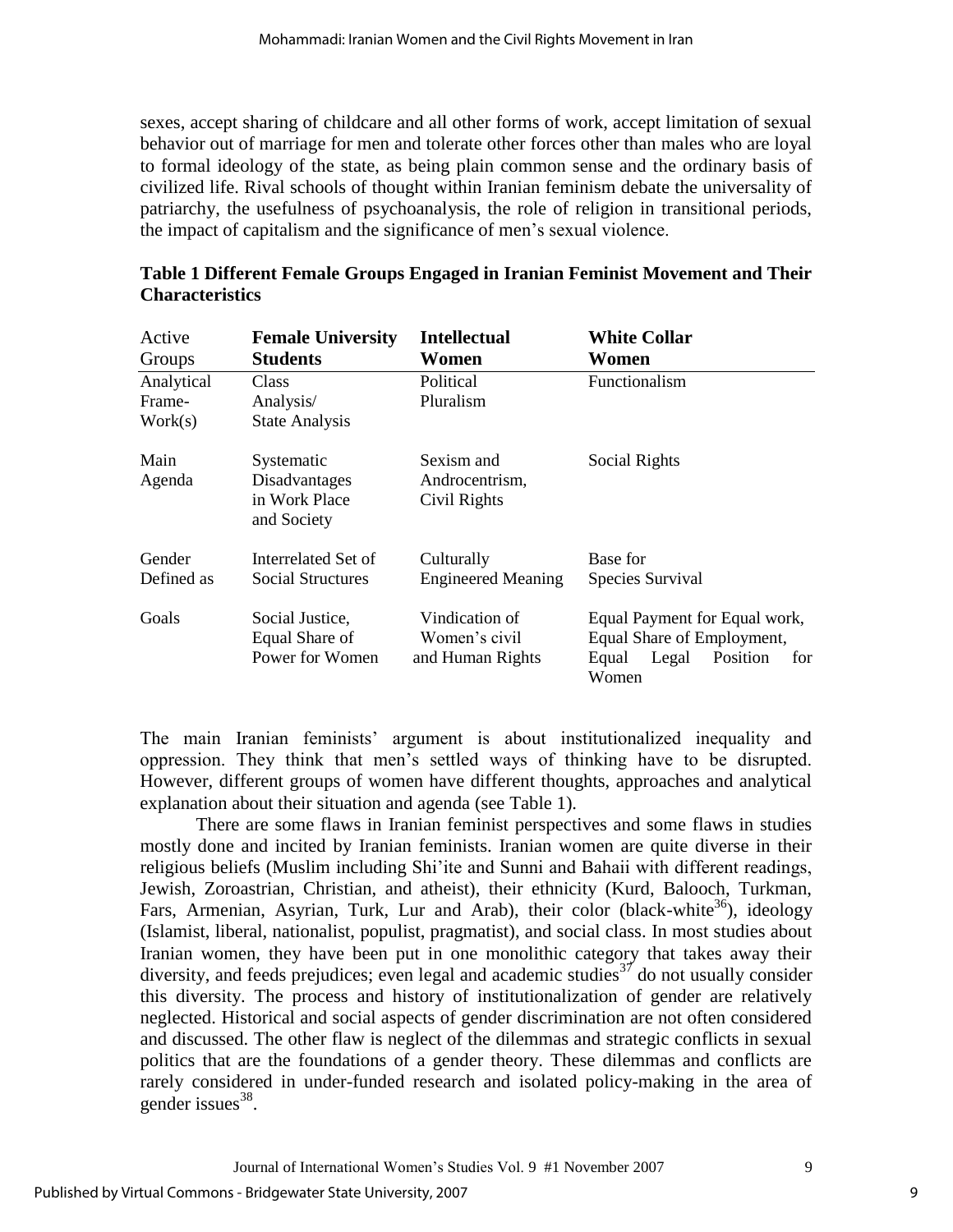There are groups in Iranian feminist camp that do not welcome men"s involvement in this kind of study and activism. This behavior is based on the categorization of "woman" as opposed to "man". There is also almost no public discussion about the strategies of feminist movement; even the literature that women"s activists have produced does not reflect strategic thinking on feminist movement. Iranian feminists are so engaged in praxis that do not have enough time or concern about thinking on strategies and policies of the movement. The configuration of feminists" involvement in social activities does not open the doors for further thinking and elaborating the policies and strategies of this movement. There is not even a system and network of information gathering and monitoring the violations of women"s rights in Iran.

Iranian feminists have not set forth questions about construction of the forms of inequalities, kinds of identities and subject positions within the framework of cultural, ideological or discursive formation of Iranian society. The interactions between kinship/marriage/sexual/inheritance patterns that are linked together are not mostly taken into account in feminist report of women"s situation in Iran. These patterns are associated not only with complex forms of stratification, but also with the foundations of state"s legitimacy.

Iranian feminist are paying so much attention to universal dominance of men visà-vis women, difference between men and women rather than on relations and networks. They are focused only on the empirical work upon the lives and experiences of women in their research, and have ignored other structures of social asymmetry other than gender<sup>39</sup>. Studies about masculinity are completely forgotten in the gender studies in Iran and have no role in the literature presented by feminists about the other sex.

There are no systematic analyses of the patterns of women"s participation in the civil rights movement of 1997-2000. The main question about participation is why women cannot participate more; what is not discussed are about how they can participate more and what are the main obstacles of women"s participation.

Iranian feminists mostly isolate gender from other elements of human identity such as ethnicity and class, along with the parallel attempt to isolate sexism from other forms of oppression such as classism, ideologism, Shi"ism and mono-ethnocentricisim. Due to the evident role of ideologized religion in shaping Iranian society after the Islamic Revolution, they do not isolate gender from religion<sup>40</sup> and are aware of ideologized religion as the most important form of oppression.

In spite of the growth of feminist political movements in Iran and its universalistic approach, this has not given feminists concerns about a global presence. Iran"s isolation from other part of the world, including developing and Islamic world, after the Revolution still has its influence on feminist movement to make themselves apart from the world. The government pressure on dissidents not to be in contact with non-Iranians<sup>41</sup> has an important role in this cultural and political isolation. Iranian feminists are not actually engaged in the global discourse about women's rights, although global discourse based on human rights has had enormous effect on their agenda making.

Iranian feminist conceptions of moral, religious and ideological discourse at times justify the exclusion of some people from particular dialogues that run counter to the ideal of free and open discussion. Every group in Iran engages itself to the difficult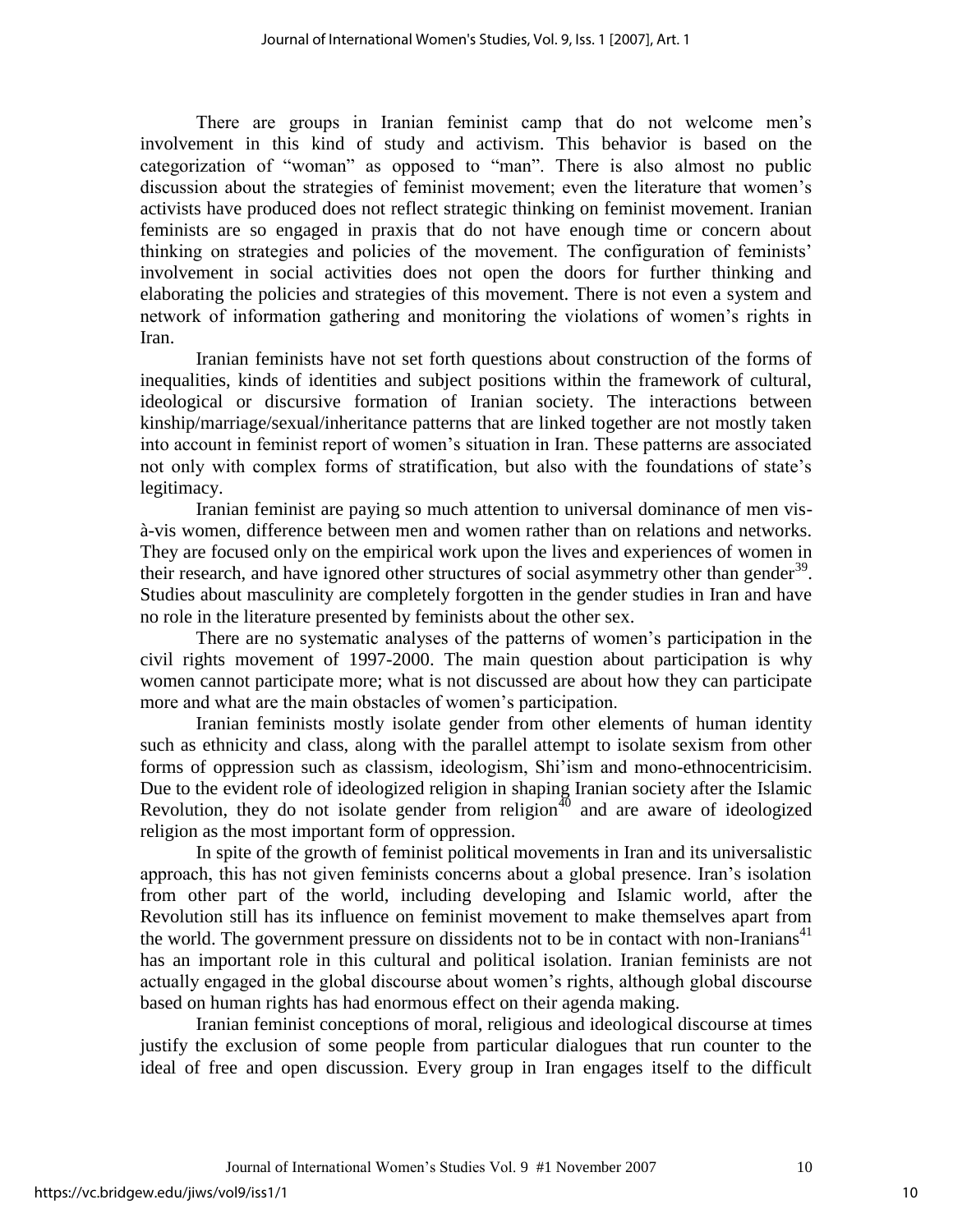question of who may participate in different dialogues and may share the power, and puts limitation on participation in dialogues based on political backgrounds and ideologies.

Although Iranian women writers have a big stake of publishing novels since the Revolution<sup>42 43</sup>, they have not created suitable language to facilitate the presentation of their thoughts, experiences and feelings to a larger body of audience. The number of novels published by women and the number of copies sold are not comparable to what men have published and circulated. This is also true about the number of movies directed, TV series made or plays brought to the scene by women.

#### **Feminism Interacted**

While feminism may seem by definition to be dedicated to dismantling sex oppression and sexual segregation rather than any other form of oppression and segregation, the powerful emergence of Iranian women"s movements since 1996 is linked historically and conceptually to civil and constitutional rights activities<sup>44</sup>. Now it is very hard to differentiate feminists and female civil rights activists in the country. Though Iranian feminism shares concerns with other internal liberation movements, i.e. university students and intellectuals, what distinguishes it is its central focus on religious sexism. Iranian civil rights movement activists are a composition of three different circles of activist students, intellectuals and women who all are non-violent political activists and their circles overlap by one another.

During the 1990s, demands for social reform increased and some development from below started taking shape. The attitude of the young generation regarding premarital relations and divorce changed; the rate of divorce started to increase from about eight divorces out of 100 marriages in 1988 to 12 divorces out of one hundred marriages in 1996. Increasingly young women were demanding equal decision rights with their husbands in family affairs. In employment, women were still not at the level they were prior to the revolution (13 percent) but got very close at 12 percent. Women made up more than 50 percent of university students, although the authoritarian camp began campaigning for a cap on the percentage of women in the universities<sup>45</sup>. Access to informal media has also had an impact on the attitude of the younger generation. In this period, religious women put a lot of pressure on the government to change some of the women's legal problems in the area of family<sup>46</sup>.

Iranian feminist are actively involved in a social movement; this movement emerged out of a populist mass movement, i.e. the Islamic Revolution that instead of fulfilling their demands made the discriminations and inequalities worse for women. The regime could not close the whole society after the end of Iran-Iraq war and the hibernated demands came out of every corner of the society, even the religious base of the government. This movement was founded on cultural, political and social grievances and puts together people from different class, ethnic, religious and ideological backgrounds who have one thing in common: toleration of others. They all have concerns about dignity of human beings, rule of law, rotation of elites, free flow of information, civil society, and civil, constitutional and human rights. This movement has no leader or a small group of leaders, and when some of the activists are killed or jailed others come to the scene. They do the same job of categorizing and transferring the grievances and demands of majority of the people and organizing the youth and disenfranchised. Women's movement has been a part of the civil rights movement since 1996 because the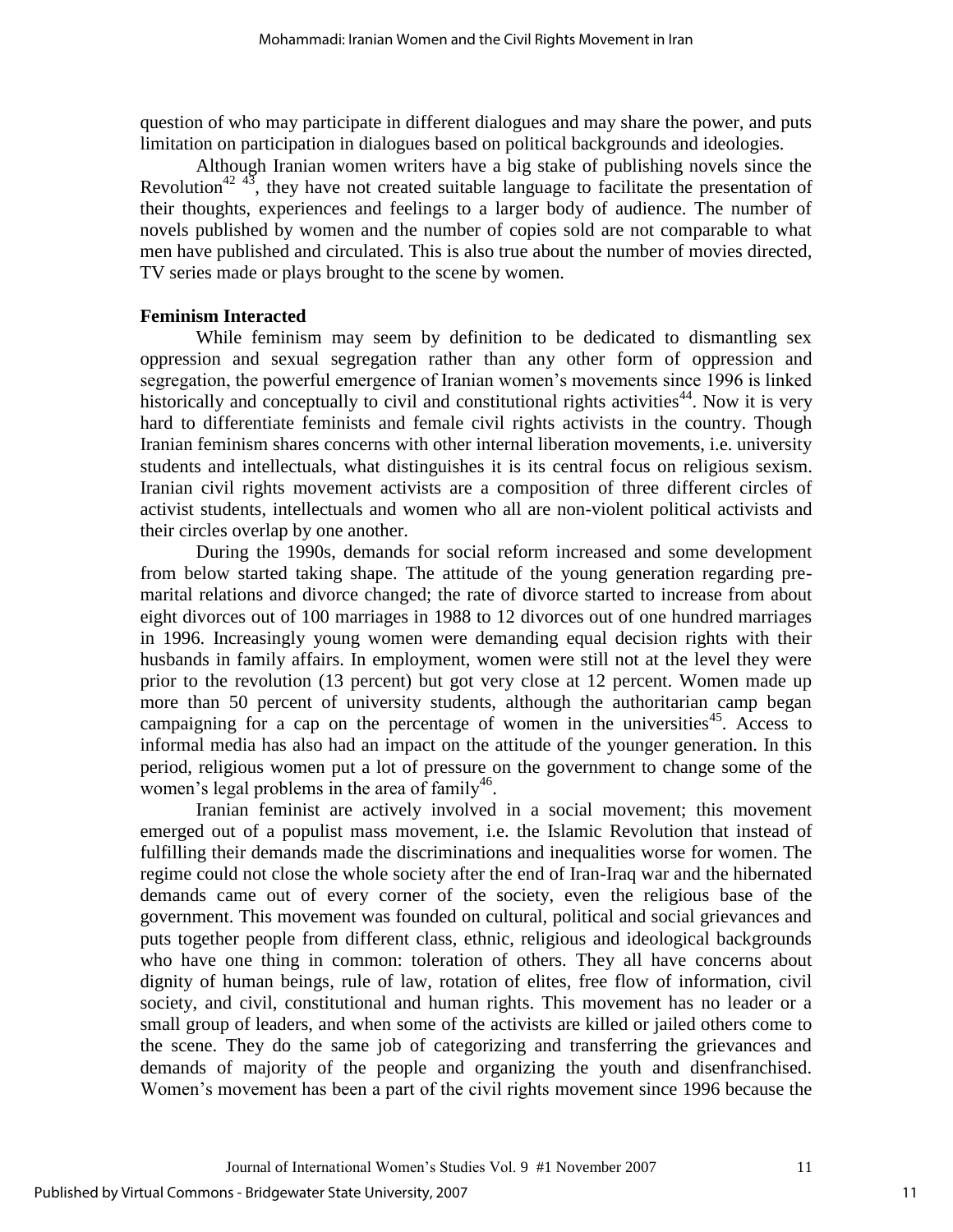latter is a non-violent movement fighting for vindication of Iranians' civil and constitutional rights irrespective of their religion, ethnicity, ideology, class, gender and social status. They both fight against cultural, social and political discriminations. The common ground of these two movements is emphasis on civil society institutions as a way of organizing individuals to pursue their demands in polity.

Women played a central role in years after 1996 in the reform movement that then led to domination of the reformists in the Iranian parliament, municipalities and presidential office. How did Iranian women come to participate in the civil rights movement and identify with its issues and goals since 1996? This participation and identification has five dimensions: the networks of relationships, a kind of division of labor in politics, the amount of energy consumed on the non-governmental organizations that are not supported by any institutions outside Iran, women"s pressure for more participation, and the role of ideological and ethnic oppressions on gender oppression. Numerous studies have established the importance of interpersonal networks for successful movement mobilization<sup>47</sup>. These links and ties are mediated through preexisting community institutions and organizations. Universities, independent media and public and private offices are mediators or social locations of interpersonal networks for mobilization of Iranian women in the civil rights movement. Women have a considerable number in these three kinds of institutions: more than 50 percent in university students<sup>48</sup>, about 20-30 percent in independent media (my guess) and about 30 percent in governmental sector.<sup>49</sup> Women's share of employment was 12 percent in 1996.<sup>50</sup> Unemployment rate for college-educated women increased from 4.7 percent to 22 percent in the period of 1997-2002. The unemployment rate for the female population was 20 percent in  $2001$ .<sup>51</sup> They function as bridges in work-based, education-based and entertainment/information-based networks.

Activist women have been mostly concentrating on criticizing social policies of the Islamic political regime, while their male counterparts have been concentrating on cultural, political and economic issues and policies. Therefore, the reform movement in its heydays was not trapped in the areas of politics and economy. Activist women have been engaged in NGOs more than men. Iranian women have operated as bridge leaders who through frame bridging, amplification, extension and transformation initiated ties between the civil rights movement and the communities and families, between the public life of the movement and the private spheres of adherents and political constituents, and between pre-figurative strategies aimed at individual identity and consciousness and political strategies aimed at organizational tactics designed to challenge relationship with the state and political parties and organizations. Although there were significant gender differences in the recruitment process of male and female participants in the student organizations and independent media boards and committees, the women"s pressure for more participation has led to accepting them in any organization, board and committee, and even in the groups of decision-makers.

 During the reform movement, Iranian feminists saw gender as an exclusionary construct that shapes the substance, development, sustenance and outcome of the civil rights movement. As far as Iran"s civil rights activists were not dichotomized as leaders or followers, activist women did not have to discuss the leadership issue from a gender perspective. This characteristic postponed the suppression of the movement in the short time; there was no concentrated leadership to be gotten rid of in a short period of time.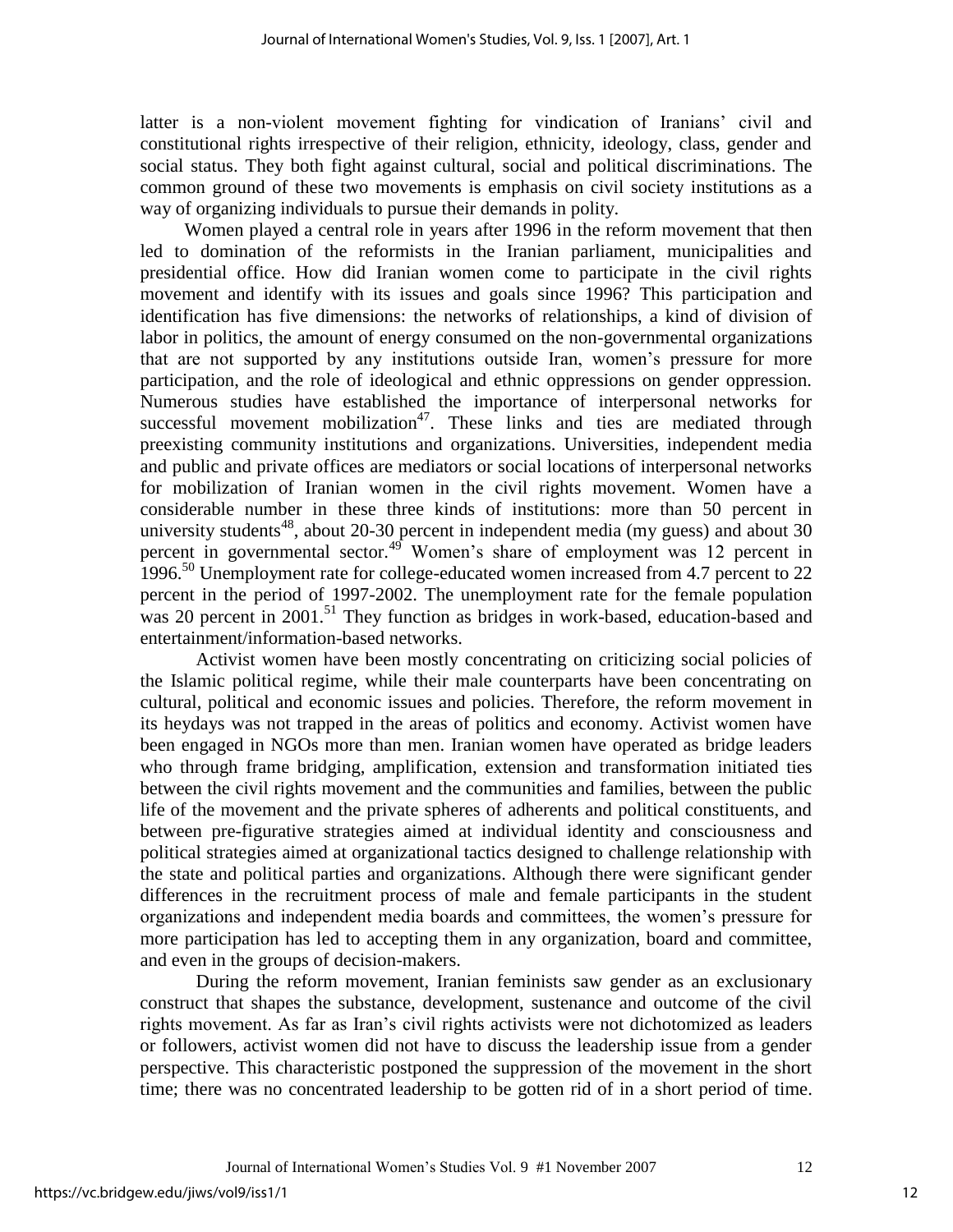The oppression machine of Iranian authoritarians and totalitarians had difficulty with locating a special group of Iranian activists as the hardcore of this movement.

 Participation of Iranian feminists in civil rights movement opened some windows to the women"s activism in Iran. The pressure of external forces like foreign states or international organizations could not open these windows; only the pressure of internal forces, mostly women could make through the challenges. The internal pressures worked mostly through non-governmental channels. Due to their gender, Iranian women were often channeled away from formal governmental positions and confined to the informal level of leadership. The obstacles in front of civil rights movement have shown Iranian women that ideological and ethnic oppressions are influenced by and influence gender oppression.

Women's activism after the suppression of Marxist and non-religious women's movement in the 1980s and before the beginning of civil rights movement was isolated, unorganized, and mostly dependent to governmental institutions, and had a limited perspective. Women who participated in the civil rights movement felt their power to organize themselves, build their own independent institutions, use their own power to lobby and claim their share in social power. They understood to negotiate based on their resources and power in elections and other political campaigns. They also began to study the foundations of civil society and democracy. The curriculum of women"s study has gone further from the family framework of 1980s and extended to polity and civil society. The historicity of gender that is to be explored at all levels of analysis is still ignored in Iranian women studies. Another neglected area is the relation of bodies to the society through social structures, personalities and politics. Comparative studies about similarities and differences between Iranian women's movement and women's movement in societies with the similar social and political situation are is the early stages of development. Causal and structural analysis of institutionalized discriminations and disadvantages is not on the agenda due to day-to-day challenges.

 Scholars and intellectuals have begun to criticize Iranian feminism. This can help activist women to engage in public debates about the goals and issues of women"s movement. Before the beginning of the civil rights movement, there was a silence about feminist ideology and the movement based on it in mainstream media. Iranian feminism is then criticized by different groups and by resort to different ideas and concerns.

 These criticisms are founded on different concerns and subjects. Some of the reformers believed "men are equally oppressed" and excluded from leadership and public initiative by rentier and clientalist state, despotic government, and authoritarian political culture like women. In their point of view, social system based on kinship relationship, long history of "patron-subject" relationship between the state and individuals, politicization of judiciary and judicial activism of the authoritarians, pusillanimous representatives, and troglodyte religious leaders work equally against men and women. They rejected this idea that "men in general are advantaged by current social structure" and think of it as a myth. These reformers saw men and women as subjects constructed by and subject to the cultural and historical discourses within which they must operate. They accept that there are some little gender differences, but they are ignorable compared to other differences based on class, kinship, ideology and power;

 The denial of intentional subject and denial of agency that in other societies "misreads and works against the intellectual and political interests of women, minorities,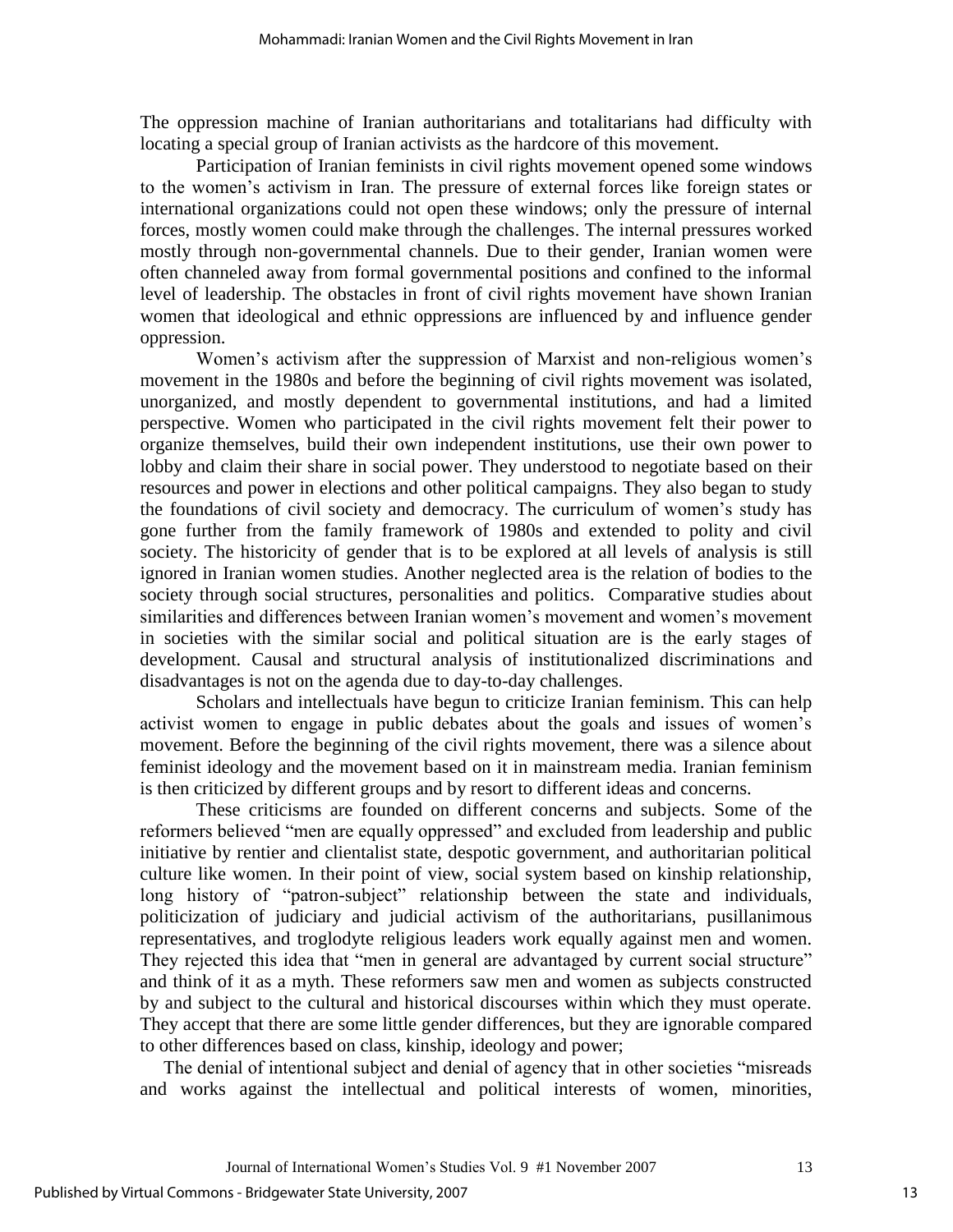postcolonial and other subaltern subjects." <sup>52</sup> This denial includes men who are not true believers in the Islamic ideology of the Iranian state since the Revolution of 1979. The reformers inside the government in their inner circles criticized Iranian feminists for focusing on issues that are not central for the movement. In their belief, the activist women were concentrating on ideals that cannot be pursued in the preliminary stages of the movement, putting gender discrimination at the center while it is not the main cause of all grievances, and bringing the most challenging ideas to the scene, while the less challenging problems have not been solved.

 The feminists" answer to these criticisms from the male reformers was that every women"s problem in Iranian society is challenging because it has something to do with *shari'ah* and traditional laws; women demand more participation and rights that makes authoritarian government upset; gender discrimination is as important as other kinds of discrimination. They criticized male dominated society that powerful conservatives from opposing factions want to keep it in the same way.

 Reformist-led Sixth Parliament, elected in 2000, passed many Iranian feminists" drafts that were directed to vindicate women"s rights and their status, all of them vetoed by the Guardian Council who represents the interests and concerns of traditionalist and authoritarian clerics. As an example, Iranian feminists hailed a bill giving divorced mothers the same custody rights over boys as girls, passed by the Sixth Parliament. This bill was a small step forward in removing existing discriminations against women. Iranian feminist have been trying to modify discriminatory laws, using the opinions of the more enlightened Islamic scholars. If approved by the Guardian Council, a conservative body that vets legislation, the bill would have granted women custody of both boys and girls until they reach seven (instead of two for boys), in cases the court would decide on which parent has custody. Although some prominent religious scholars gave the bill their support, the Guardian Council rejected it. The council, dominated by orthodox and authoritarian Shi`ite clerics, has in the past vetoed parliament's more progressive rulings on the grounds they were un-Islamic and unconstitutional. The council appointed by Khamenei added "against the decrees of the leader", "confronting the routines of appointed bodies" and "directed toward the weakness of the appointed bodies" to the list of reasons for rejecting progressive bills, while these excuses could not legally lead to rejection of a bill. Approval of these kinds of bills could be a great victory for Iranian feminists, if happened. We cannot forget that family law-including child custody-is only a small part of huge problems Iranian women are facing.

 New Islamic and secular feminists have joint forces because their shared experience has closed up the gap between religious women who have a plural and democratic reading of Islam and supported the Islamic system in its establishing years, and secular women who opposed it. The ideas of civil society and civil rights for believers and non-believers are mostly methods for vindicating their rights, although authoritarian camp presents these ideas as imported and hence useless or dangerous ones.

 The civil rights movement has helped women"s movement to articulate a special political vision that is responsive to political opportunities and perspectives of Iranian society. Institutional, societal and civilizational forms of sexism and androcentrism that have exerted the most powerful effects on women and men"s lives have been reinterpreted in the framework of this political vision.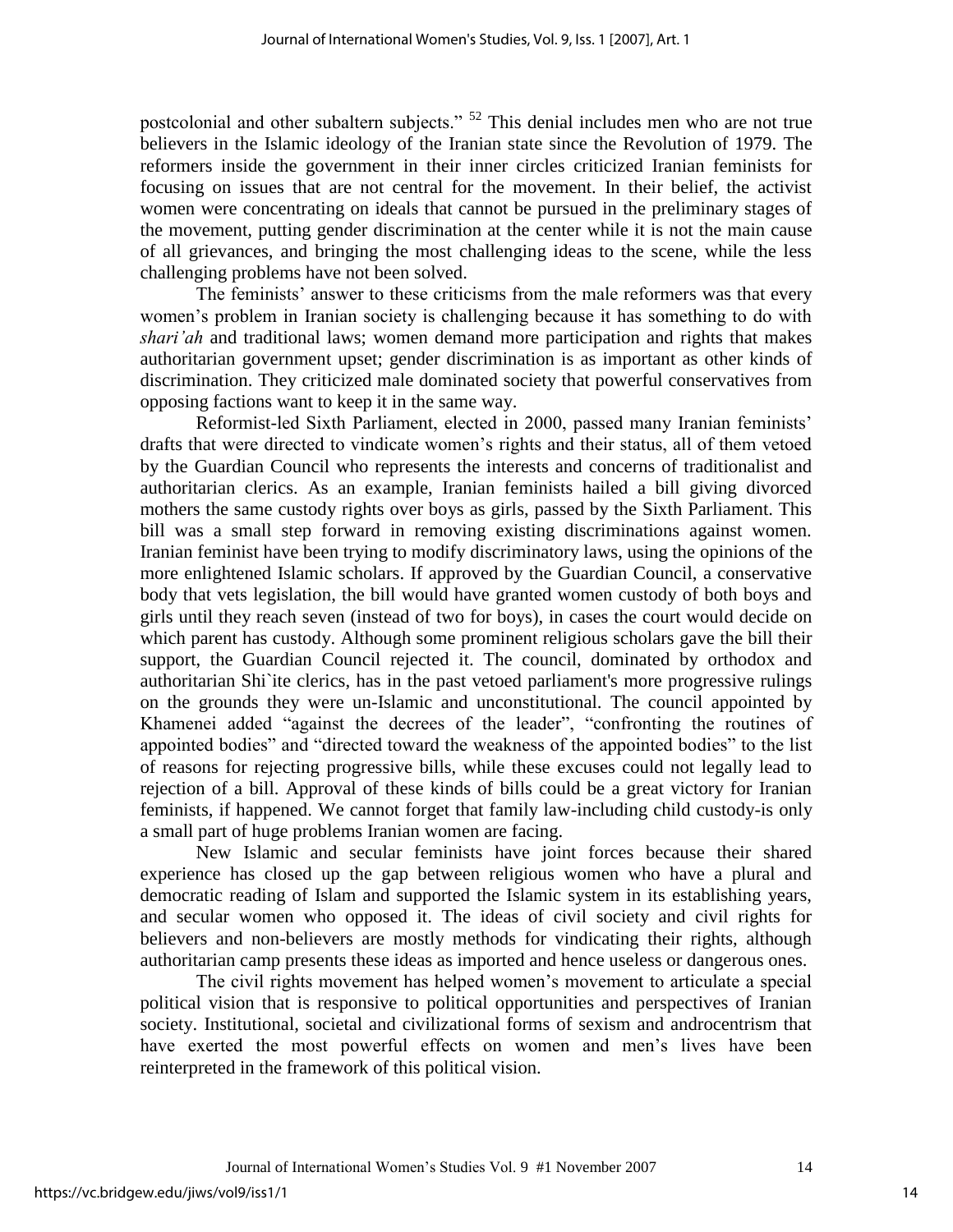#### **The Civil Rights Movement Colored by Feminism**

Iranian women have had lot of achievements after the beginning of the civil rights movement of the 1990s. Muslim Iranian women from different political factions and with different political agendas are reinterpreting Islamic ideology to offer a female-friendly reading of theology and *shari`ah*. Their discourse has emphasized weaknesses in the male domination ideology. The women"s issues gained a new significance and the politicians could no longer ignore them.

 Although Islamic *shari'ah* does not explicitly prevent women from being as leader of prayers, women have not traditionally and officially able to follow other women in their prayers. The employment of women as leaders of congregation prayers and the head of other women during prayers held at schools constitutes a major development. Iranian reformists introduce the change in religious practices as a victory for women's movements in Iran where women challenge the traditional male privileges in politics and in the clergy.

 These are some of the developments in reform movement colored by feminist ideas and concerns. From a media perspective, hundreds of books about women"s and feminist issues are published including radical feminist books and biographies. Before the beginning of the movement, hundreds of books were in the black list of the Ministry of Culture, because the censorship office readers considered those works as corruptive and immoral. The re-interpretation movement has now lot of voices in public sphere. The reformist groups who are questioning *shari'ah* and its compatibility with the everyday life of the Iranians try to present new and different readings of Islam and *shari'ah*.

 The Muslims have never criticized practices of historical Islam. Nor any Muslim community has provided a safe environment where such re-thinking and reconstructing of Islamic believes and practices can be experimented. Historically all such movements have either been crushed or resulted in new religions with similar level of intolerance and unadjustability compared to others such as Ismaili and Bahai. Iranian religious intellectuals whose ideas are the ideological hard core of the reform movement, have been re-reading Islamic doctrines and commands by resort to epistemological theories, and their ideas have been expanding even to seminaries and traditional circles of mullahs. The magazines like *Kian* (published by male reformers) and *Zanan* (published by female reformers) have systematically criticized the legal code and formal interpretations of Islam and *shari'ah*. The judiciary closed *Kian* in 2001. *Zanan* writers have always argued that gender equality may be considered as Islamic; in their view, religious literature is misread and misappropriated by misogynist interest oriented male authority.

 From a legal perspective, Iran"s Expediency Council approved a law to increase the age at which girls can legally get married to 13 from nine and for boys to 15 from  $14<sup>53</sup>$ . Iran's Expediency Council ruling says girls below the age of 13 and boys younger than 15 need their parents' permission and the approval of a righteous court to marry.

 From a political perspective, a total of 297 women were elected to city and some 484 women to rural councils in municipality councils elections held in 1999. In 56 cities, women topped the list of elected councilors in terms of votes received, and in another 58, they came second. All governments before the Khatami administration refused to hold municipality councils elections while the law concerning the election passed in 1980. During the first two years of Khatami administration, nearly 1000 women rose to executive positions or retained their executive posts. Three women were appointed as the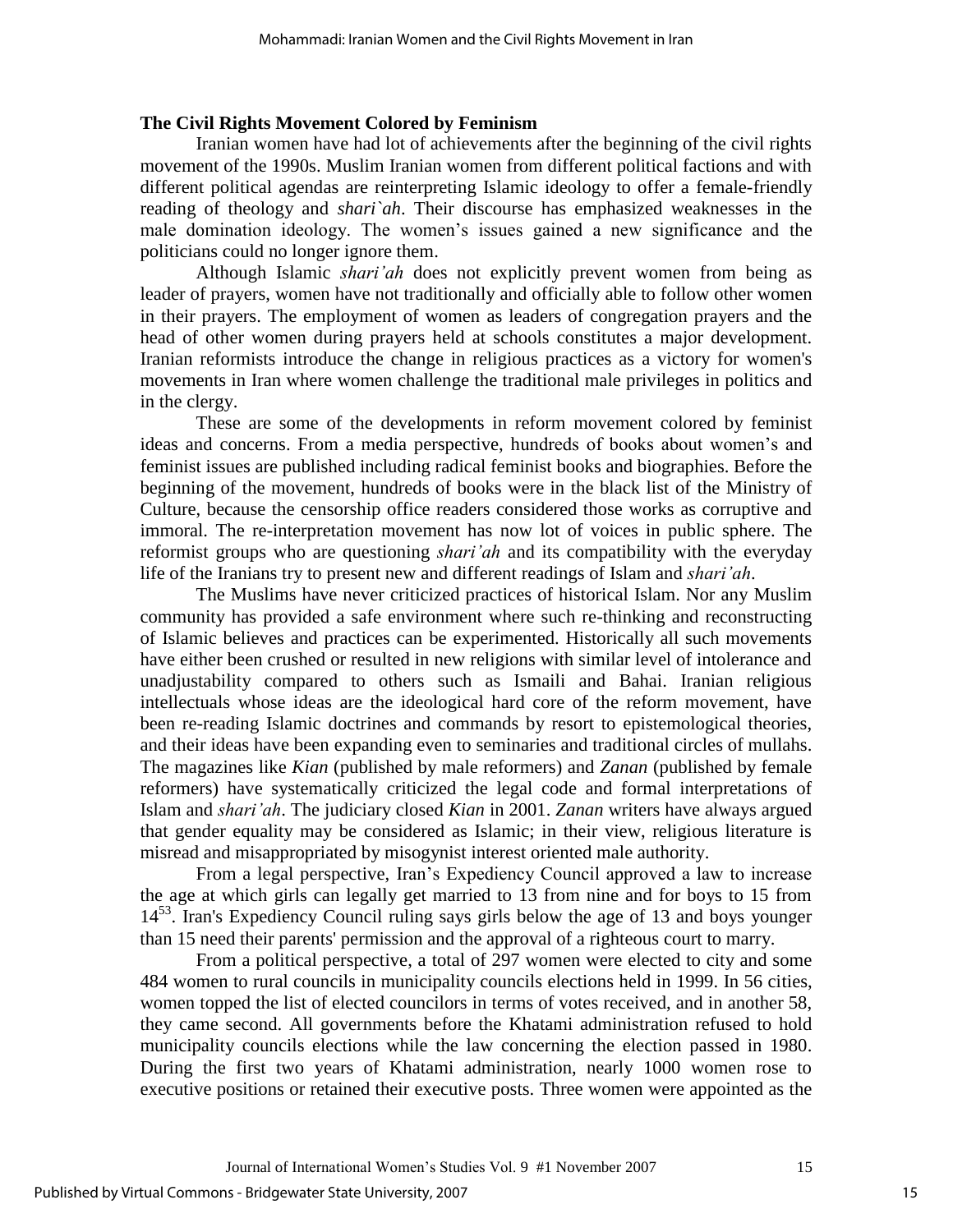President's advisors, 16 women as advisors to ministers, 105 women as Directors General or Deputy Directors in two thirds of ministries, and one woman has been appointed Vice President and another as the Deputy Minister of Guidance and Islamic Culture. Debate about the absence of women in top-level posts has always been part of the female MPs' agenda.<sup>54</sup>

 From an economic perspective, the Iranian cabinet decided that the minimum wage for female state employee would be the same as that for male state employee<sup>55</sup>. Although private sector does not usually follow these policies, this decision will increase the demand of women who work in the private sector for more equality-directed policies<sup>56</sup>.

 From a social perspective, the number of women"s NGO had a growth of 320 percent between 1997- 2000. In the same period, the number of women"s professional training centers increased from 41 to 206.<sup>57</sup> Women have been successful in changing some of the unfair family laws by lobbying through their few representatives in the parliament. However, the promised equality of the revolutionary era only went so far as the limited perspective and reading of *shari'ah* allowed. In spite of rigid Islamic and ideological dress requirements for women, especially for women related to clerics and high-ranking officials and women in governmental offices, some female reformist MPs refused to be shrouded in *chādor* and school girls were given the option of wearing Islamic regime dress in several colors in 2000.

 In spite of institutionalized oppression, women"s NGOs have been active to change the conditions. Sometimes the official policies on women have wavered where restrictions were located on the fault-lines. Women NGOs" pressure on government has pushed it to re-adjust some discriminatory decisions like abrogation of the prerevolutionary Family Protection Act. The level of gender discrimination and segregation enforced completely vary with the locale, women"s political power in the region and whether women's voice can be heard in those realms of restrictions.<sup>58</sup>

 Rarely are Iranian women given credit for their successes in the West including their candidacies in municipality, parliamentary and presidential elections based on their courage in demanding an end to discriminatory treatment in the 1980s and 1990s. During the elections in 1990s, Iranian women voted en masse for candidates with the most liberal views on women, young people and children issues. Discussions about women"s participation in party politics and occupying governmental positions as an alternative to mass participation in demonstrations confirming governmental policies came to the scene before the election of the Fifth Parliament (*Majles)*. During the national municipal elections in 1998, a considerable number of women, in small villages as well as big cities, stood for election - many successfully. Moreover, like many Middle Eastern countries, women's education levels are rising at a much faster rate than men's. The rate of literacy for women has always been increasing in the 1980s and 1990s.

 These developments can be explained in three different ways. Firstly, the reformers needed the vote of women and by responding to --and rarely fulfilling their demands--they actually increased the vote to reformers. Secondly, women between 1997 and 2000 had a clear voice in politics and could lobby for their causes in any decisionmaking. Thirdly, women"s NGO and their representatives in the parliament and municipality councils pursued their objectives in the process of decision-making. They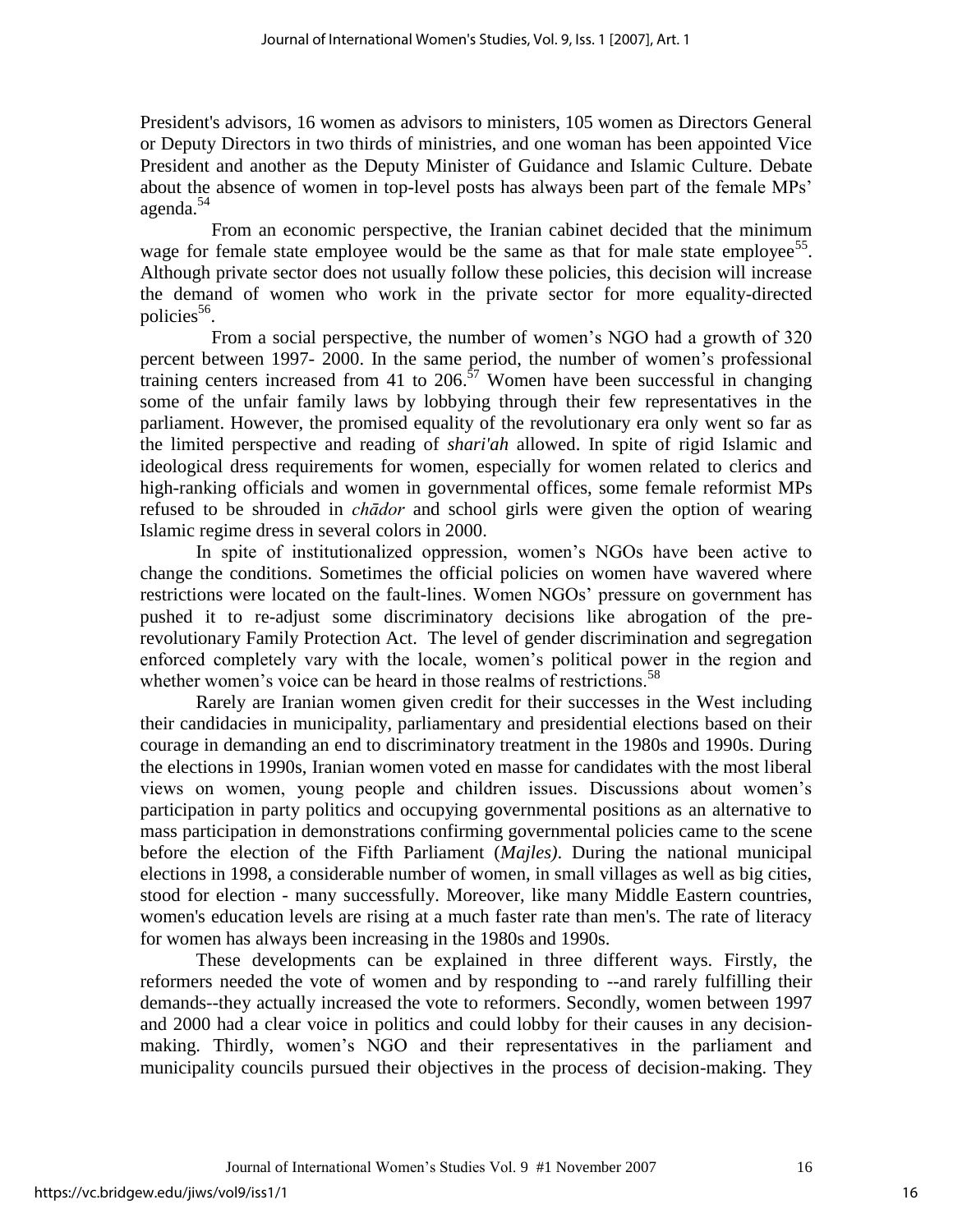had also some members in the high-ranking political factions that helped them to negotiate and mobilize their resources along other groups.

 There have been lot of public and private institutions run totally by women, yet they have had to defer to the decision-making authority of the exclusively maleleadership group. The reformist male activists and leaders had the last say, but they needed women"s vote, and responded to women"s demand as far as they did not contradict to hard-core of Islamic ideology. In this framework, a lot of women"s demands have come to the front, because they did not necessarily contradict with *shari'ah*.

 In spite of the mentioned developments, there was still a big gap between men and women<sup>59</sup>. Iranian women fought for more choices and less pressure on women to stay out of public and public policies. They wanted to be in high-ranking administrative, legislative and judicial positions; in 2000, 97 percent of high-ranking positions have been in the hands of men.<sup>60</sup> They wanted to put an end to discriminations in work places and schools; they wanted to stop more sexual segregations; they asked for more dignity in family and society; they needed more legal protection against domestic violence, rape and other forms of violence $61$  against women; and they wanted to stop brutal punishment against women like stoning and amputation. Iranian women have been successful to transfer those demands to reformer's agenda.

 Iran"s civil rights movement groups whose solidarity does not emerge from shared cultural and/or ethnic experience emphasize on plural identities. The source of their solidarity comes from experiencing an authoritarian and autocratic political regime. Women's ideas on plurality have been echoed in the ways civil rights activists deal with different subjects and obstacles. Therefore, women's identity has been not limiting and problematic, and differences based upon class and gender is considered.

 Iranian feminism and civil rights movement do not have their theoretical root in Islamic tradition; they both have got their ideas and models of struggle from the West and have entwined with ideologies that have most affinity with them i.e. socialism and pluralism. Women have colored this movement with their high rate of participation in elections and NGOs. The low presence of women in polity and low achievement of the movement have the same reason: deep roots of patrimonialism in Iranian political culture and underdevelopment of social and economic institutions.

 Iranian women wanted to see five fundamental developments in the framework of the civil rights movement. The expected changes were the end of any legal discrimination against women, equal share in the high-ranking official positions of the executive, legislative and judiciary branches of power, higher employment rate for women as compared to the status quo, public support for women who are discriminated against and mistreated and the end of censorship on artworks and printed materials that show or explain the Iranian women's situation.

### **Conclusion**

 Iranian women played a central role in the reform movement of 1997-2000 whose goal was to liberate the society from mono-lifestyle and monolithic thinking that ruling clerics have inflicted on it. Women in this movement, as opposed to the Islamic Revolution of 1979, played their role as women, not as a part of an unshaped mass manipulated by charismatic and traditional leaders. They knew what they want and began to think about how they can achieve their goals.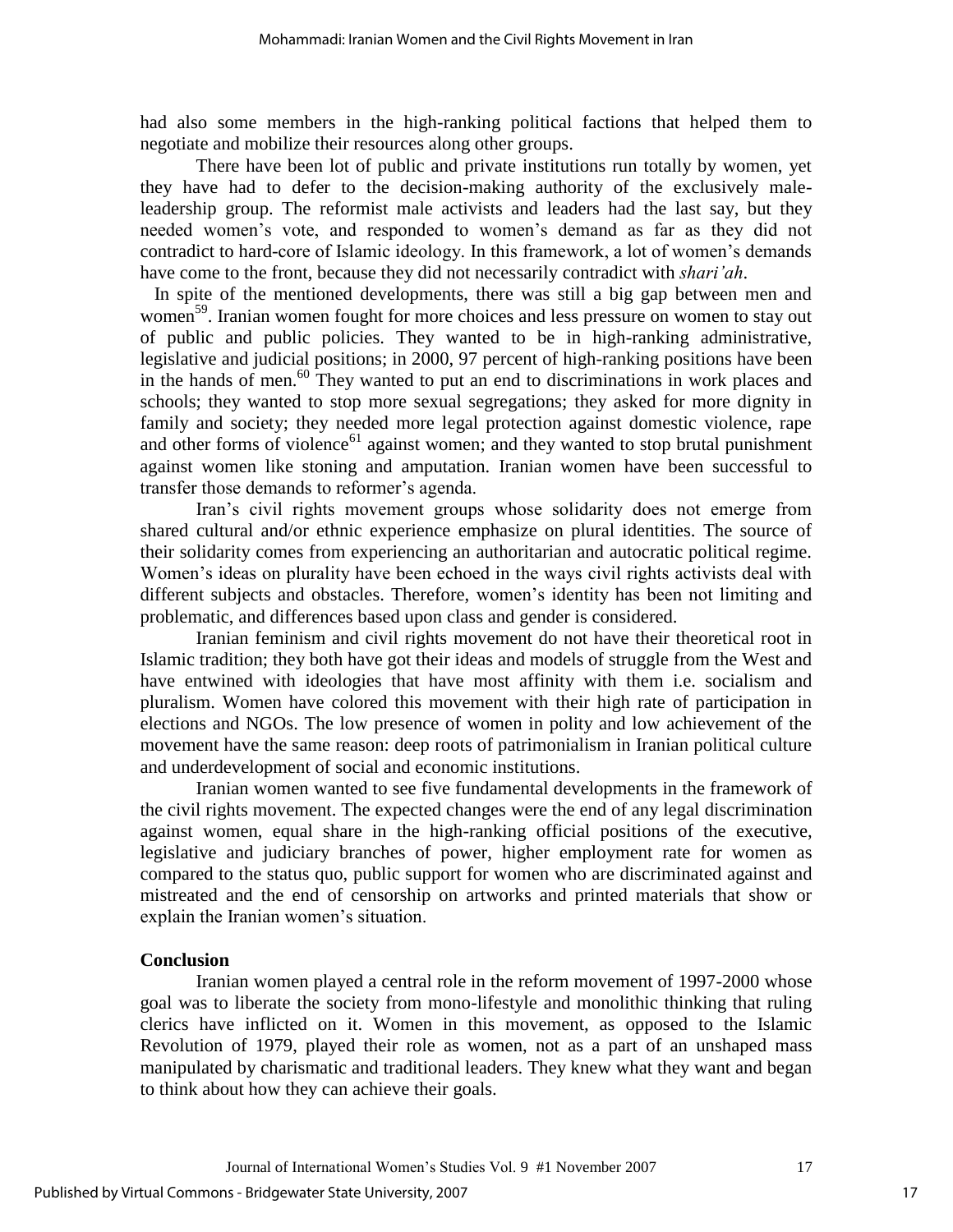Achievements of this movement for women are more opportunities available for education of women and their work due to special programs for part-time employment that have been put in place especially for women with younger children. The modest dress regulations for women were also relaxed. Despite the repression, women still have some access to higher education, and some have been able to take on low-level and a few have been able to take high-level governmental positions. Iranian religious leaders lifted a ban on women leading prayers and they are able to lead congregations of women worshippers. Iranian women still demand more opportunities and access to key jobs and positions.

 An intermediate layer of leadership that is critical to the micro-mobilization of women in a social movement was missing in Iran's civil rights movement of 1997-2000. This layer could provide a bridge between the potential female leaders and those already predisposed to movement activity and between the existing social movement organizations (mostly civil society institutions) and potential adherents and constituents.

 Many areas in Iranian social processes are simultaneously changing over time. This multiplicity of areas of social processes has multiple effects. On the one hand, it establishes the limits on any single one of those processes. On the other hand, the sheer multiplicity of processes provides a sense of alternatives, a sense that there are other ways of changing the way of life, even if those alternatives are not immediately available or not subjectively desirable. The optimistic side of the story is that these processes exist and always prevent closure.

 Iranian women who are struggling against sanctioned violation of women"s rights need to work on five items: engagement in national, regional and global dialogues, intellectual and political support, micro-mobilization, institutionalization of their concerns and deeds, and development of strategies of change,

Journal of International Women"s Studies Vol. 9 #1 November 2007 18

 $\overline{a}$ 

<sup>&</sup>lt;sup>1</sup>Janet Afary, *The Iranian Constitutional Revolution, 1906-1911: Grassroots Democracy, Social Democracy, and the Origins of Feminism* (NY: Columbia Univ. Press. 1996); Afsaneh Najmabadi, "Feminism in an Islamic Republic: Years of Hardship, Years of Growth" in *Gender, Islam and Social Change,* ed. By Yvonne Y Haddad & John Esposito, Oxford: Oxford University Press. 1998; Guiti Nashat, & Lois Beck (ed.), Women *in Iran from 1800 to the Islamic Republic* (IL: University of Illinois Press, 2004); Eliz Sanasarian, *The Women's Rights Movement in Iran: Mutiny, Appeasement, and Repression from 1900 to Khomeini* (Praeger Pub. 1982); Valentine M. Moghadam, "Gender and Revolutionary Transformation: Iran 1979 and East Central Europe 1989," *Gender and Society*, Vol. 9, No. 3. (Jun1995) <sup>2</sup>Valentine M. Moghadam, "Gender and Revolutionary Transformation: Iran 1979 and East Central Europe 1989," *Gender and Society*, Vol. 9, No. 3. (Jun1995)

<sup>3</sup>Abbasi, M.J., Mehryar, A., Jones, G., and McDonald, P., "Revolution, war, and modernization: Population policy and fertility change in Iran," *Journal of Population Research,* 19(1) (2002): 25-46.

<sup>4</sup>*Kārnāmeh-ye Dowreh-ye Avval-e Majles-e Showrā-e Eslāmi* (*Parliamentary Report, First Term*), (Tehran: Ravābet-e `Omoumi-ye Majles-e Showrā-e Eslāmi, 1985)

 $5$ www1.worldbank.org/sp/childlabor/MENAfiles/Chang.pdf (accessed 5 February 2007).

<sup>&</sup>lt;sup>6</sup> From the names in the middle school textbooks, 97.8 percent in history, 91.1 percent in theology, 88.1 percent in Persian language and 75.8 percent in social science belong to men. From the pictures of the textbooks, 58.6 percent are males" pictures in females" textbook for professional training and 95.8 percent are males" pictures in males" textbook for professional training (*Jahan-e Islam* Daily, 21 November 1998).  $7$ Valentine M. Moghadam, "A Tale of Two Countries: State, Society, and Gender Politics in Iran and Afghanistan," *The Muslim World* 94 (4),(2004): 449–467.

<sup>&</sup>lt;sup>8</sup> Azadeh Kian, "Women and Politics in Post-Islamist Iran: The Gender Conscious Drive to Change," *British Journal of Middle Eastern Studies*, Vol. 24, No. 1. (May 1997): 75-96.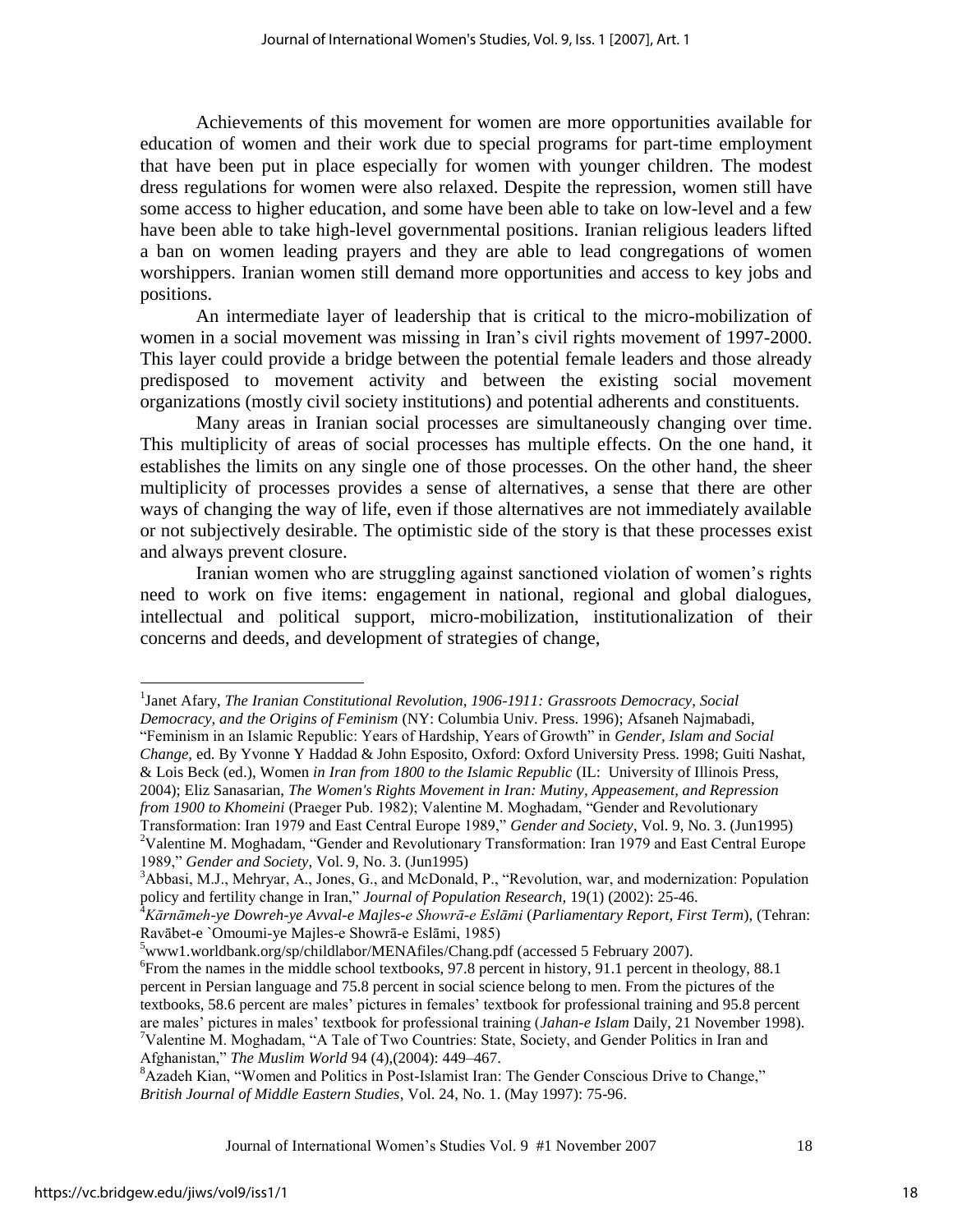<sup>9</sup>Mahnaz Afkhami and Erika Friedl, (ed.) *In the Eye of the Storm: Women in Post-Revolutionary Iran,* (Syracuse Univ. Press. 1994); Parvin Paidar, Women and the Political Process in Twentieth-Century Iran (Cambridge Univ. Press, 1997).

<sup>10</sup>Sam Geese, Banafsheh, "Why Are Wives Abused," *Khordād* Daily, 27 December 1998.

<sup>11</sup>Women have the right to divorce in some situations; regulations promulgated in 1984 substantially broadened the grounds on which a woman may seek a divorce. However, a husband is not required to cite a reason for divorcing his wife. Iranian courts have taken a long time to approve a divorce request from women who were abused/tortured by their husbands. In 1986, the Government issued a 12-point "contract" to serve as a model for marriage and divorce, which limits the privileges accorded to men by custom and traditional interpretations of Islamic law. The model contract that is published in all marriage registration and can be signed by both sides also recognizes a divorced woman's right to a share in the property that couples acquire during their marriage and to increased alimony rights plus right to select residence and work outside home. Women who remarry are forced to give up custody of children from earlier marriages to the child's father. The law allows for granting of custody of minor children to the mother in certain divorce cases in which the father is proven unfit to care for the child.

<sup>12</sup>A married woman must obtain the written consent of her husband before she may apply for passport and travel outside the country. A single woman should obtain her father"s written consent for passport application.

 $13$ The law passed by the Fifth Parliament provides for segregation of the sexes in medical care. <sup>14</sup> Hossein Mehrpour, *Current Issues on Women's Rights from the viewpoint of Domestic Law, Islamic Jurisprudence Principles and International Criteria* (Tehran: Ettela"at Publication. 2000), 38.

<sup>15</sup>In 2001, only 2.98 percent of women had administrative positions in Iran. From all female employees, only 17 percent have occupied administrative positions in the country (Women"s Participation Center located in Presidential Office, emrooz.com, accessed 29 December 2002).

<sup>16</sup>In provinces near the Caspian sea, where there in no scarcity of water, the family and social structure is totally different from other part of the country.

<sup>17</sup>Seyyed Mohammad Hossein Hosseini-e Tehrani, *The Rarity Article* (*Resāleh ye Badi'eh*) (Mashhad: "Alāmeh ye Tabātabā"i Publication, 1997), 34

 $18$ Ibid.

 $\overline{a}$ 

<sup>19</sup>Ibid., 38.

<sup>20</sup>Seyyed Mohammad Hossein Hosseini-e Tehrani, *The Marriage Article* (*Resāleh ye Nekāhieh*), (Mashhad: "Alāmeh ye Tabātabā"i Publication. 1994), 35.

<sup>21</sup>Mahnaz Afkhami and Erika Friedl, Muslim Women and the Politics of Participation: Implementing the Beijing Platform (Gender, Culture and Politics in the Middle East) (NY: Syracuse University Press, 1997) <sup>22</sup>badjens.com

<sup>23</sup>zanan.iran-emrooz.net

 $24$ iftribune.com

<sup>25</sup>womeniniran.net

<sup>26</sup>Sherry B. Ortner, *Making Gender: The Politics and Erotics of Culture* (Boston: Bacon Press. 1996), 12-16.

 $27$ This is considered as one of the pillars of Shi`ite faith.

<sup>28</sup>Haleh Afshar, *Islam and Feminisms : An Iranian Case-Study* (London: Macmillan Press Ltd. 1998); Haideh Moghissi, *Feminism and Islamic Fundamentalism: The Limits of Postmodern Analysis* (London: Zed Books Ltd. 1999)

<sup>29</sup>Hammed Shahidian, *Women in Iran: Emerging Voices in the Women's Movement*, (Oxford: Greenwood Press Shahidian, 2002); Shahin Gerami, *Women and Fundamentalism: Islam and Christianity* (Garland Publishing., 1996).

<sup>30</sup>R.W. Connell, *Gender and Power* (Stanford, Calif.: Stanford University Press, 1987)

<sup>31</sup>Steven G. Smith, *Gender Thinking* (Philadelphia: Temple University Press, 1992).

<sup>32</sup>Mortezā Motahhari, *The Islamic Modest Dress* **(**Abjad Book Designers & Producers, 1988); *Nezām-e* 

*Hoqouq-eh Zan Dar Eslām* (*The System of Women's Rights in Islam*) (Qum: Sadra Publication1978).

<sup>33</sup>Fātemeh Fātemeh Ast, trans. by Laleh Bakhtiar (Tehran: Shari'ati Foundation and Hamdami Publishers, 1980).

 $34$ This is the position of all members of the conservative and authoritarian camp:

roozonline.com/archives/2007/02/002026.php (accessed 4 February 2007)

Journal of International Women"s Studies Vol. 9 #1 November 2007 19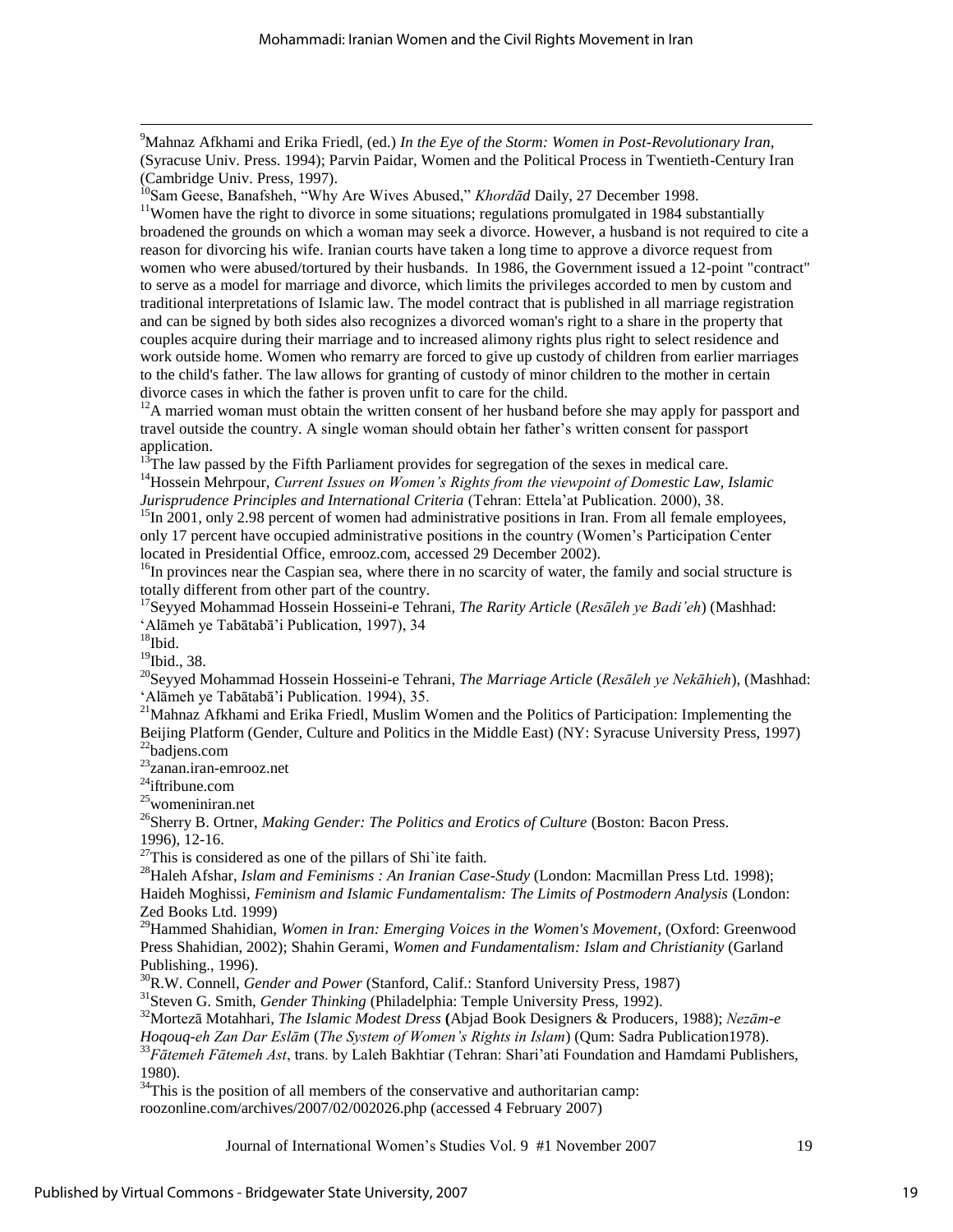<sup>35</sup>Most of the de Beauvoir's works are popular among Iranian feminists.

 $\overline{a}$ 

<sup>36</sup>Race is not an important issue for Iranian society as ideology, class, religion and ethnicity.

<sup>37</sup>Mehrangiz Kar, *Legal Structure of Family System in Iran* (Tehran: Rowshangarān & Women Study

Publishing, 1999): Shirin Ebadi, *History and Documentation of Human Rights in Iran* (Persian Studies Series, No. 18, Bibliotheca Persica, 1999).

 $38$ A rare example of considering women's strategies is Mehrangiz Kar's article on the development of this issue in post-revolutionary Iran: "Women's Strategies in Iran from the 1979 Revolution to 1999," in Jane Bayes & Nayereh Tohidi (ed.), *Globalization, Gender, and Religion : The Politics of Women's Rights in Catholic and Muslim Contexts* (NY: Pelgrave, 2001).

<sup>39</sup>Michelle Rosaldo first made these points in her reflections on feminism in the late 1970's: "The Use and Abuse of Anthropology: Reflections on Feminism and Cross Cultural Understanding," *signs* 5(3) (Spring 1980): 389-417.

<sup>40</sup>Ziba Mir-Hosseini, *Islam and Gender* (NJ: Princeton University Press, 1999)

 $41$ In 27 January 2007, three activist women were arrested in the airport when they were boarding on a plane to go to India for presenting in an educational press workshop:

news.gooya.com/politics/archives/2007/01/056880.php (accessed 4 February 2007)

<sup>42</sup>To name a few, Fahimeh Rahimi, Shahrnoush Parsipur, Simin Daneshvar, Fereshteh Sari, Ghazaleh Alizadeh, Shiva Arastouii, and Fattaneh Haj Seyyed Javadi.

<sup>43</sup>This is also true about female novelists who live abroad. To name a few, Azar Nafisi, Firoozeh Dumas, and Tara Bahrampour

<sup>44</sup>The emergence of women's movements in the nineteenth and twentieth centuries in the United States is also linked historically and conceptually to abolitionist and civil rights activities: Elizabeth, V. Spellman, *Inessential Woman: Problems of Exclusion in Feminist Thought* (Beacon Press, 1988), 11. <sup>45</sup>roozonline.com/archives/2007/01/001911.php (accessed 4 February 2007)

<sup>46</sup>Some instances of such legal changes are: 1) the Family Planning Act, which is also a response to the rapid pace of population growth in the first decade after the Islamic Revolution; 2) formation of family guidance and assistance units attached to special family courts, 3) placing a marriage contract in the marriage certificates, giving this opportunity to men to share some of their powers in family with their wives regarding divorce, residence, and other responsibilities, rights and obligations, and 4) amendment to the custody law according to which the mother may, under certain conditions, demand the right of custody of the children of divorced parents and actually receive the right. It is hard to claim that government did much to revise those articles and notes of existing laws.

<sup>47</sup>Edward J. Walsh, and Rex H. Warland, "Social Movement Involvement in the Wake of a Nuclear Accident: Activists and Free Riders in the Three Mile Island Area," *American Sociological Review* 48 (1983):764-8; Aldon Morris, *The Origins of the Civil Rights Movement* (New York: Free Press, 1984); Doug McAdam, "Specifying the Relationship between Social Ties and Activism," *American Journal of Sociology* 99 (1993):640-67; Roger V.Gould, "collective Action and Network Structure," *American Sociological Review* 58 (1993):182-96; Belinda Robnett, "African-American Women in the Civil Rights Movement, 1954-1965: Gender, Leadership, and Micromobilization," *American Journal of Sociology*  101(1996):1661-93

<sup>48</sup>Sixty two percent of freshman students accepted in Iranian universities in 2001 were women (*Entekhab* Daily, 6 April 2002). This majority has not changed in 2000s.

<sup>49</sup>Zhaleh Shadi Talab, *Development and Iranian Women Challenges* (Tehran, Qatreh, 2002), 170 <sup>50</sup>Ibid., 156.

<sup>51</sup>bbc.co.uk/Persian, 30 December 2002.

<sup>52</sup>Ortner, *Making Gender*, 8

<sup>53</sup>*Nourouz* Daily, 22 June 2002.

<sup>54</sup>This debate reached a climax in June 2002, when the parliamentary Women's Faction asked Minister of Science, Research, and Technology, Mustafa Moein, why he had not given any managerial posts to women. This same issue caused controversy in June 2001, when women sought positions in President Khatami's second cabinet and in the lawyer members of Guardians Council. See "RFE/RL Iran Report," 29 June 2001. <sup>55</sup>According to an 16 October 2002 state television broadcast.

<sup>56</sup>Valentine Moghadam, "Women, Work, and Ideology in the Islamic Republic," *International Journal of Middle East Studies*, Vol. 20, No. 2. (May1988), pp. 221-243

<sup>57</sup>*Women's Newsletter* (*Nāmeh ye Zan*), No. 2-3, 2002.

Journal of International Women"s Studies Vol. 9 #1 November 2007 20